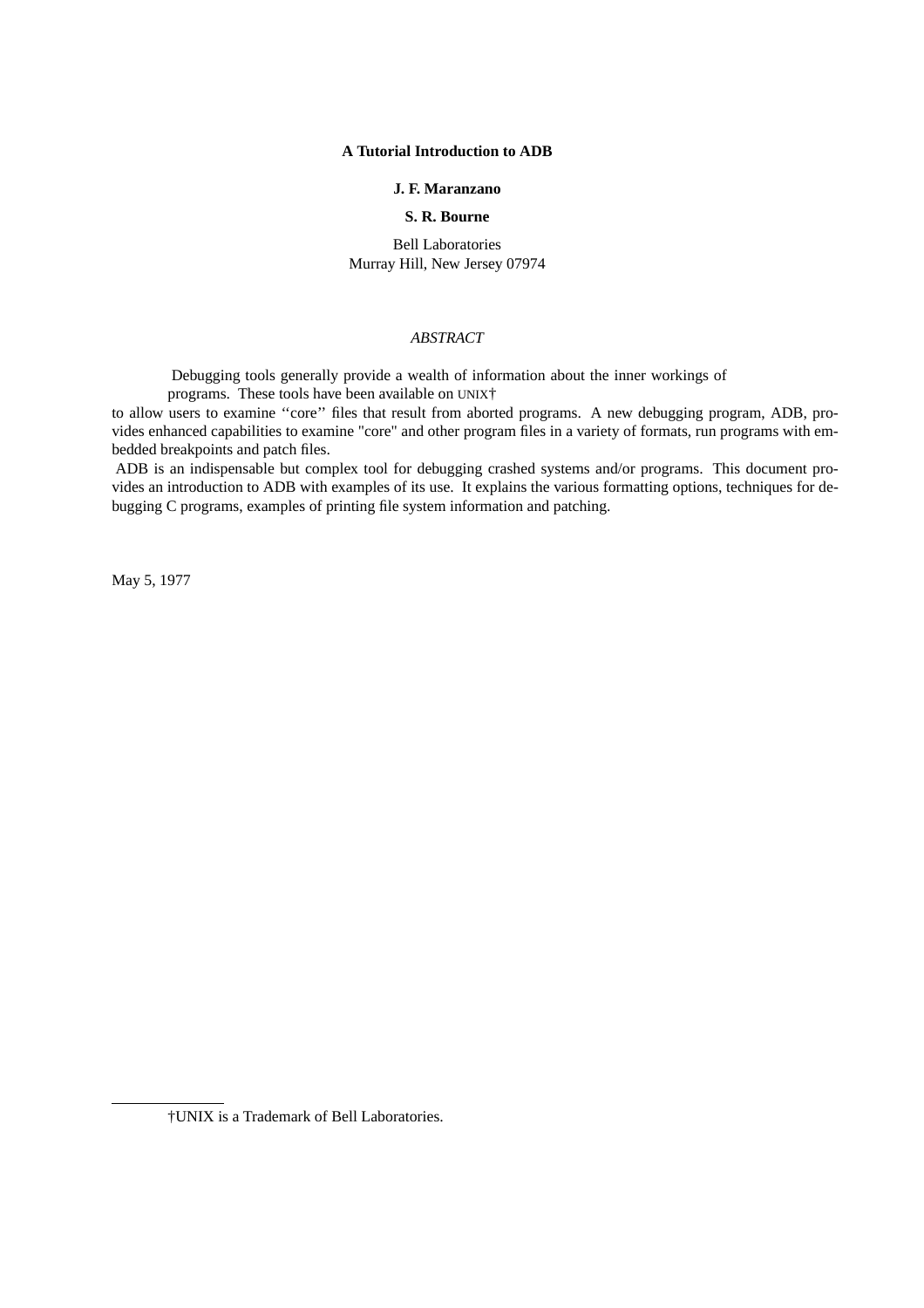# **A Tutorial Introduction to ADB**

# **J. F. Maranzano**

### **S. R. Bourne**

Bell Laboratories Murray Hill, New Jersey 07974

### **1. Introduction**

ADB is a new debugging program that is available on UNIX. It provides capabilities to look at ''core'' files resulting from aborted programs, print output in a variety of formats, patch files, and run programs with embedded breakpoints. This document provides examples of the more useful features of ADB. The with the C language, and with References 1, 2 and 3.

#### **2. A Quick Survey**

#### **2.1. Invocation**

ADB is invoked as:

#### **adb objfile corefile**

where *objfile* is an executable UNIX file and *corefile* is a core image file. Many times this will look like:

#### **adb a.out core**

or more simply:

#### **adb**

where the defaults are *a.out* and *core* respectively. The filename minus (−) means ignore this argument as in:

### **adb − core**

ADB has requests for examining locations in either file. The **?** request examines the contents of *objfile,* the **/** request examines the *corefile.* The general form of these requests is:

#### **address ? format**

or

### **address / format**

### **2.2. Current Address**

ADB maintains a current address, called dot, similar in function to the current pointer in the UNIX editor. When an address is entered, the current address is set to that location, so that:

**0126?i**

sets dot to octal 126 and prints the instruction at that address. The request:

**.,10/d**

reader is expected to be familiar with the basic commands on UNIX†

†UNIX is a Trademark of Bell Laboratories.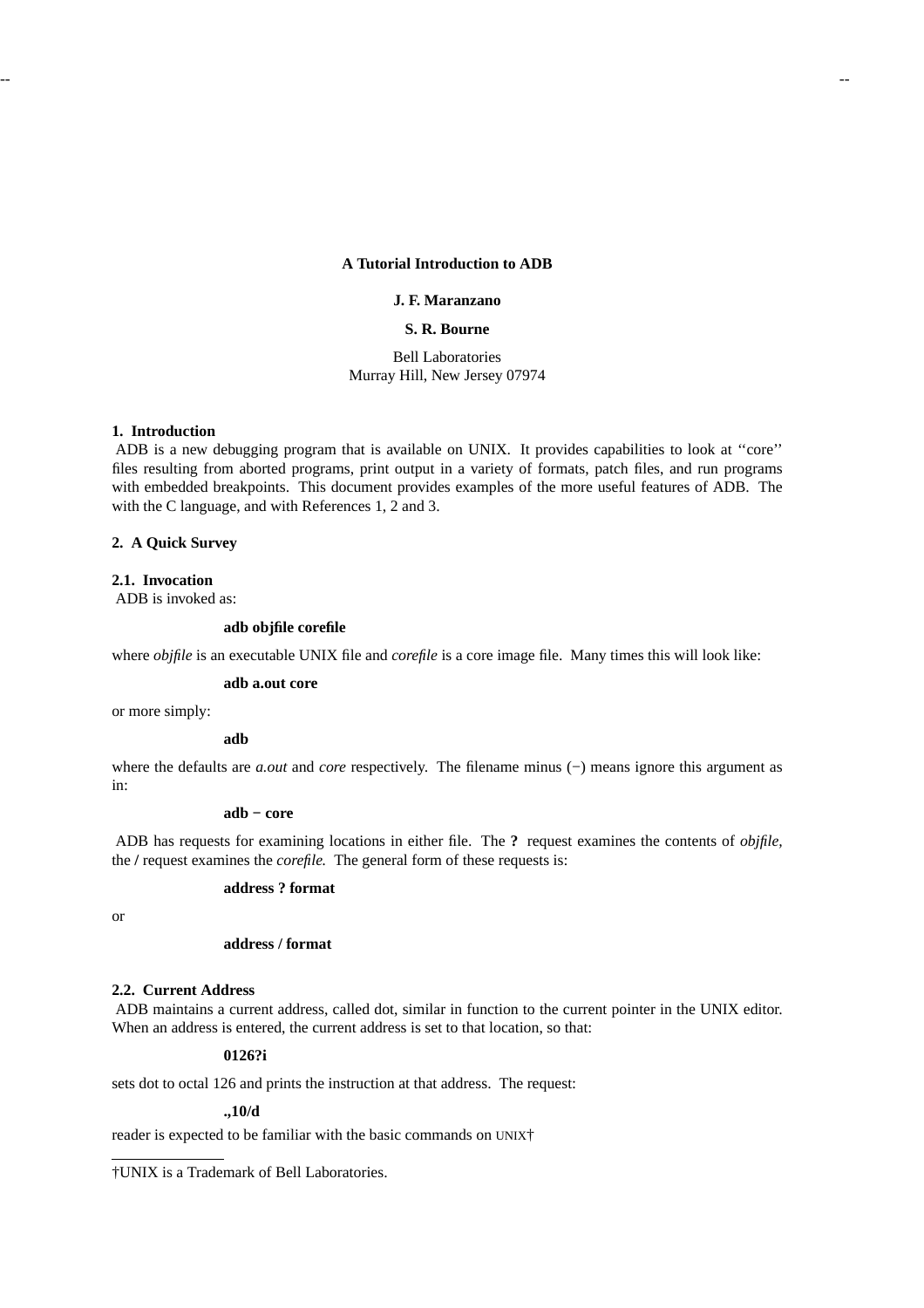prints 10 decimal numbers starting at dot. Dot ends up referring to the address of the last item printed. When used with the ? or / requests, the current address can be advanced by typing newline; it can be decremented by typing **ˆ**.

Addresses are represented by expressions. Expressions are made up from decimal, octal, and hexadecimal integers, and symbols from the program under test. These may be combined with the operators +, −, \*, % (integer division),  $\&$  (bitwise and), | (bitwise inclusive or), # (round up to the next multiple), and  $\degree$  (not). (All arithmetic within ADB is 32 bits.) When typing a symbolic address for a C program, the user can type *name* or *\_name;* ADB will recognize both forms.

### **2.3. Formats**

To print data, a user specifies a collection of letters and characters that describe the format of the printout. Formats are "remembered" in the sense that typing a request without one will cause the new printout to appear in the previous format. The following are the most commonly used format letters.

|   | one byte in octal                  |
|---|------------------------------------|
| c | one byte as a character            |
| 0 | one word in octal                  |
| d | one word in decimal                |
| f | two words in floating point        |
| i | <b>PDP</b> 11 instruction          |
| S | a null terminated character string |
| a | the value of dot                   |
| u | one word as unsigned integer       |
| n | print a newline                    |
| r | print a blank space                |
| ^ | backup dot                         |
|   |                                    |

(Format letters are also available for "long" values, for example, '**D**' for long decimal, and '**F**' for double floating point.) For other formats see the ADB manual.

### **2.4. General Request Meanings**

The general form of a request is:

### **address,count command modifier**

which sets 'dot' to *address* and executes the command *count* times. The following table illustrates some general ADB command meanings:

### **Command Meaning**

| ?              | Print contents from <i>a.out</i> file |
|----------------|---------------------------------------|
|                | Print contents from core file         |
| $=$            | <b>Print value of "dot"</b>           |
| $\ddot{\cdot}$ | <b>Breakpoint control</b>             |
| \$             | <b>Miscellaneous requests</b>         |
| ;              | Request separator                     |
|                | <b>Escape to shell</b>                |

ADB catches signals, so a user cannot use a quit signal to exit from ADB. The request \$q or \$Q (or cntl-D) must be used to exit from ADB.

### **3. Debugging C Programs**

#### **3.1. Debugging A Core Image**

Consider the C program in Figure 1. The program is used to illustrate a common error made by C programmers. The object of the program is to change the lower case "t" to upper case in the string pointed to by *charp* and then write the character string to the file indicated by argument 1. The bug shown is that the character "T" is stored in the pointer *charp* instead of the string pointed to by *charp.* Executing the

-- --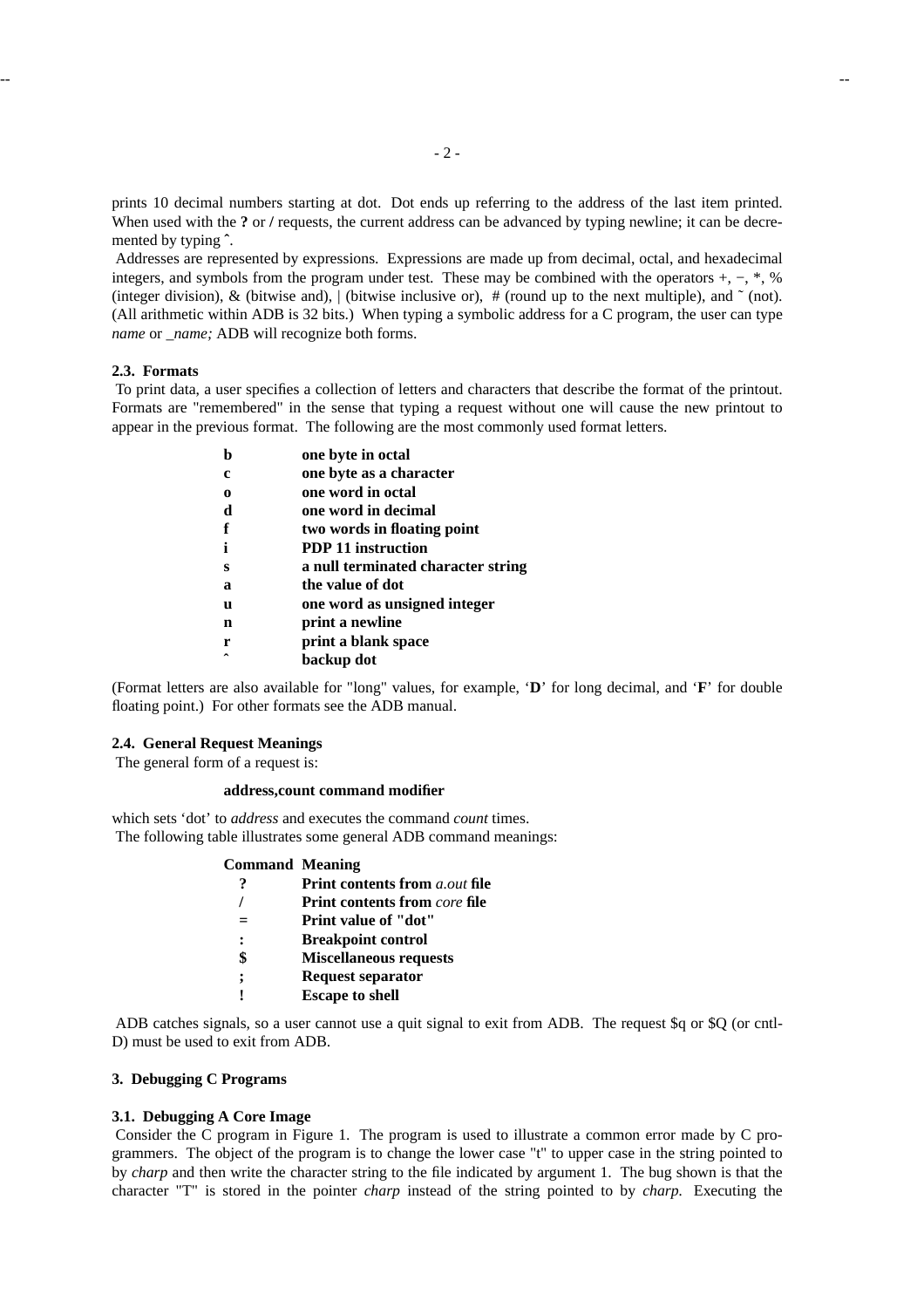-- --

program produces a core file because of an out of bounds memory reference. ADB is invoked by:

### **adb a.out core**

The first debugging request:

### **\$c**

is used to give a C backtrace through the subroutines called. As shown in Figure 2 only one function (*main*) was called and the arguments *argc* and *argv* have octal values 02 and 0177762 respectively. Both of these values look reasonable;  $02 =$  two arguments,  $0177762 =$  address on stack of parameter vector. The next request:

#### **\$C**

is used to give a C backtrace plus an interpretation of all the local variables in each function and their values in octal. The value of the variable *cc* looks incorrect since *cc* was declared as a character. The next request:

#### **\$r**

prints out the registers including the program counter and an interpretation of the instruction at that location.

The request:

# **\$e**

prints out the values of all external variables.

A map exists for each file handled by ADB. The map for the *a.out* file is referenced by **?** whereas the map for *core* file is referenced by **/**. Furthermore, a good rule of thumb is to use **?** for instructions and **/** for data when looking at programs. To print out information about the maps type:

#### **\$m**

This produces a report of the contents of the maps. More about these maps later. In our example, it is useful to see the contents of the string pointed to by *charp.* This is done by:

#### **\*charp/s**

which says use *charp* as a pointer in the *core* file and print the information as a character string. This printout clearly shows that the character buffer was incorrectly overwritten and helps identify the error. Printing the locations around *charp* shows that the buffer is unchanged but that the pointer is destroyed. Using ADB similarly, we could print information about the arguments to a function. The request:

#### **main.argc/d**

prints the decimal *core* image value of the argument *argc* in the function *main.* The request:

### **\*main.argv,3/o**

prints the octal values of the three consecutive cells pointed to by *argv* in the function *main.* Note that these values are the addresses of the arguments to main. Therefore:

### **0177770/s**

prints the ASCII value of the first argument. Another way to print this value would have been

**\*"/s**

The " means ditto which remembers the last address typed, in this case *main.argc* ; the **\*** instructs ADB to use the address field of the *core* file as a pointer.

The request: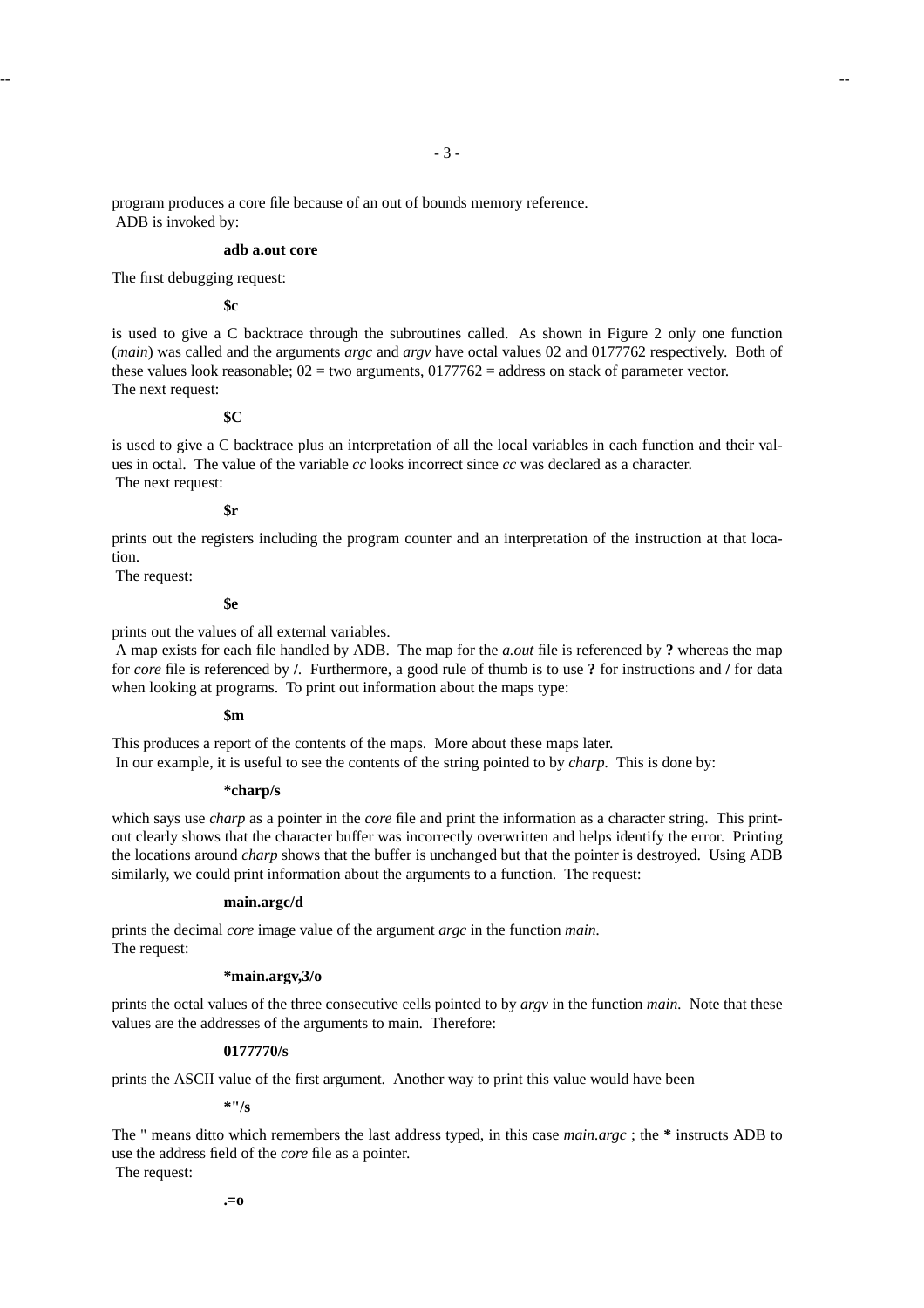prints the current address (not its contents) in octal which has been set to the address of the first argument. The current address, dot, is used by ADB to "remember" its current location. It allows the user to reference locations relative to the current address, for example:

**.−10/d**

#### **3.2. Multiple Functions**

Consider the C program illustrated in Figure 3. This program calls functions *f, g,* and *h* until the stack is exhausted and a core image is produced.

Again you can enter the debugger via:

#### **adb**

which assumes the names *a.out* and *core* for the executable file and core image file respectively. The request:

#### **\$c**

will fill a page of backtrace references to *f, g,* and *h.* Figure 4 shows an abbreviated list (typing *DEL* will terminate the output and bring you back to ADB request level).

The request:

#### **,5\$C**

prints the five most recent activations.

Notice that each function (*f,g,h*) has a counter of the number of times it was called.

The request:

#### **fcnt/d**

prints the decimal value of the counter for the function *f.* Similarly *gcnt* and *hcnt* could be printed. To print the value of an automatic variable, for example the decimal value of *x* in the last call of the function *h,* type:

#### **h.x/d**

It is currently not possible in the exported version to print stack frames other than the most recent activation of a function. Therefore, a user can print everything with **\$C** or the occurrence of a variable in the most recent call of a function. It is possible with the **\$C** request, however, to print the stack frame starting at some address as **address\$C.** 

#### **3.3. Setting Breakpoints**

Consider the C program in Figure 5. This program, which changes tabs into blanks, is adapted from *Software Tools* by Kernighan and Plauger, pp. 18-27.

We will run this program under the control of ADB (see Figure 6a) by:

#### **adb a.out −**

Breakpoints are set in the program as:

**address:b [request]**

The requests:

**settab+4:b fopen+4:b getc+4:b tabpos+4:b**

set breakpoints at the start of these functions. C does not generate statement labels. Therefore it is currently not possible to plant breakpoints at locations other than function entry points without a knowledge of the code generated by the C compiler. The above addresses are entered as **symbol+4** so that they will appear in any C backtrace since the first instruction of each function is a call to the C save routine (*csv*).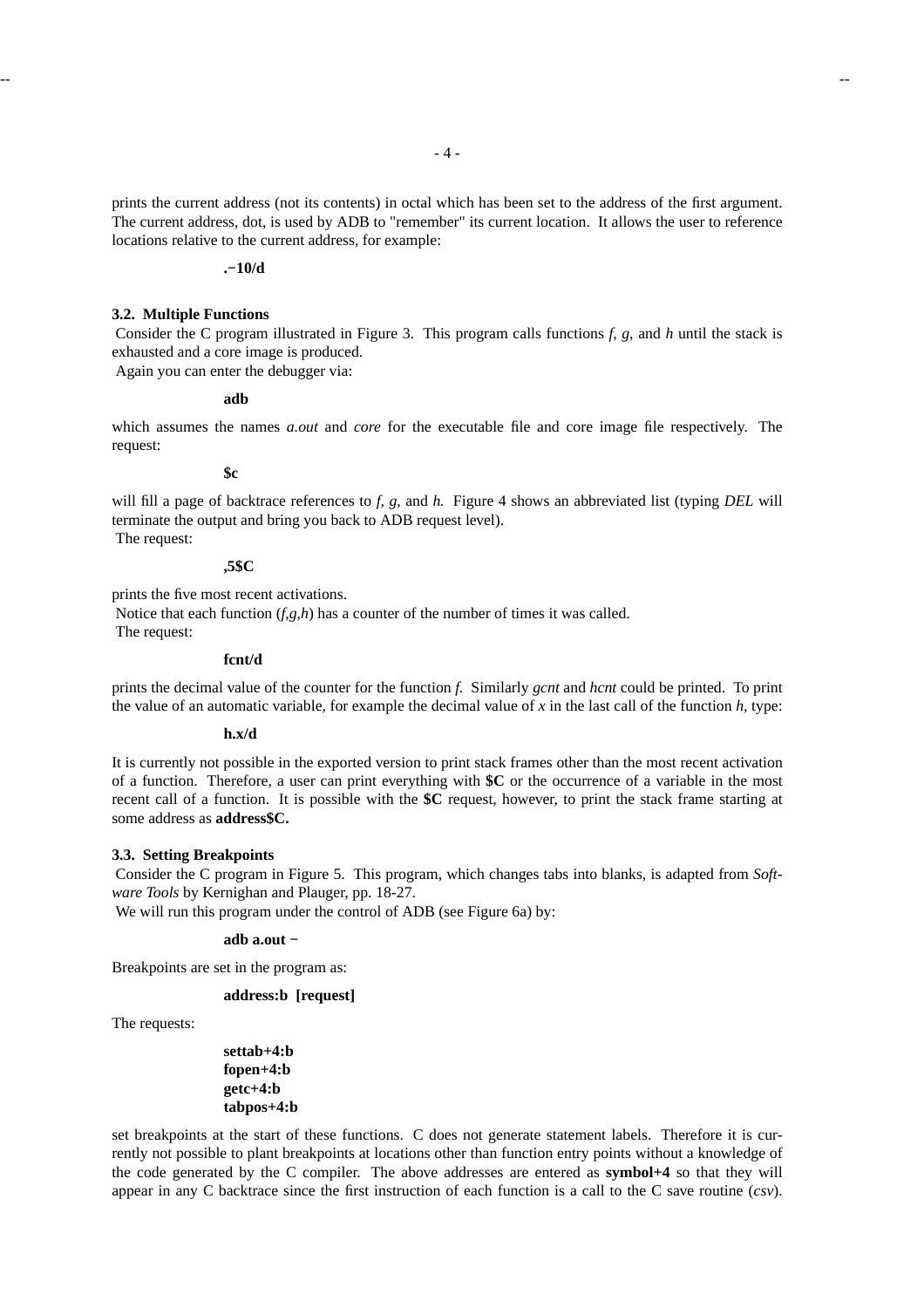Note that some of the functions are from the C library. To print the location of breakpoints one types:

### **\$b**

The display indicates a *count* field. A breakpoint is bypassed *count −1* times before causing a stop. The *command* field indicates the ADB requests to be executed each time the breakpoint is encountered. In our example no *command* fields are present.

By displaying the original instructions at the function *settab* we see that the breakpoint is set after the jsr to the C save routine. We can display the instructions using the ADB request:

### **settab,5?ia**

This request displays five instructions starting at *settab* with the addresses of each location displayed. Another variation is:

### **settab,5?i**

which displays the instructions with only the starting address.

Notice that we accessed the addresses from the *a.out* file with the **?** command. In general when asking for a printout of multiple items, ADB will advance the current address the number of bytes necessary to satisfy the request; in the above example five instructions were displayed and the current address was advanced 18 (decimal) bytes.

To run the program one simply types:

#### **:r**

To delete a breakpoint, for instance the entry to the function *settab,* one types:

#### **settab+4:d**

To continue execution of the program from the breakpoint type:

#### **:c**

Once the program has stopped (in this case at the breakpoint for *fopen),* ADB requests can be used to display the contents of memory. For example:

#### **\$C**

to display a stack trace, or:

#### **tabs,3/8o**

to print three lines of 8 locations each from the array called *tabs.* By this time (at location *fopen)* in the C program, *settab* has been called and should have set a one in every eighth location of *tabs.*

#### **3.4. Advanced Breakpoint Usage**

We continue execution of the program with:

**:c**

See Figure 6b. *Getc* is called three times and the contents of the variable  $c$  in the function *main* are displayed each time. The single character on the left hand edge is the output from the C program. On the third occurrence of *getc* the program stops. We can look at the full buffer of characters by typing:

#### **ibuf+6/20c**

When we continue the program with:

**:c**

we hit our first breakpoint at *tabpos* since there is a tab following the "This" word of the data. Several breakpoints of *tabpos* will occur until the program has changed the tab into equivalent blanks. Since we feel that *tabpos* is working, we can remove the breakpoint at that location by: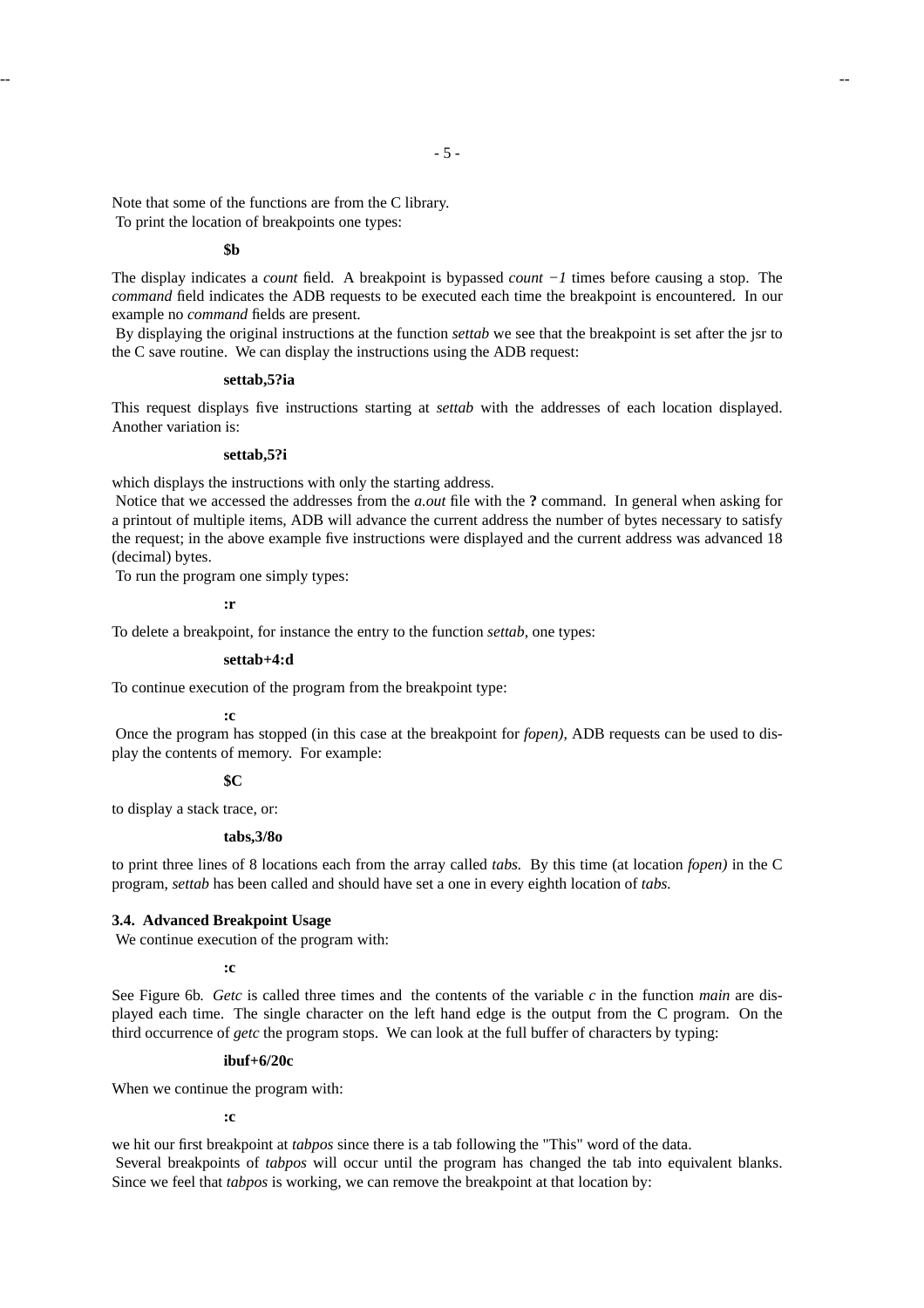-- --

#### **tabpos+4:d**

If the program is continued with:

**:c**

it resumes normal execution after ADB prints the message

### **a.out:running**

The UNIX quit and interrupt signals act on ADB itself rather than on the program being debugged. If such a signal occurs then the program being debugged is stopped and control is returned to ADB. The signal is saved by ADB and is passed on to the test program if:

### **:c**

is typed. This can be useful when testing interrupt handling routines. The signal is not passed on to the test program if:

**:c 0**

is typed.

Now let us reset the breakpoint at *settab* and display the instructions located there when we reach the breakpoint. This is accomplished by:

## **settab+4:b settab,5?ia** \*

It is also possible to execute the ADB requests for each occurrence of the breakpoint but only stop after the third occurrence by typing:

#### **getc+4,3:b main.c?C** \*

This request will print the local variable *c* in the function *main* at each occurrence of the breakpoint. The semicolon is used to separate multiple ADB requests on a single line.

Warning: setting a breakpoint causes the value of dot to be changed; executing the program under ADB does not change dot. Therefore:

## **settab+4:b .,5?ia fopen+4:b**

will print the last thing dot was set to (in the example *fopen+4*) *not* the current location (*settab+4*) at which the program is executing.

A breakpoint can be overwritten without first deleting the old breakpoint. For example:

### **settab+4:b settab,5?ia; ptab/o** \*

could be entered after typing the above requests. Now the display of breakpoints:

### **\$b**

shows the above request for the *settab* breakpoint. When the breakpoint at *settab* is encountered the ADB requests are executed. Note that the location at *settab+4* has been changed to plant the breakpoint; all the other locations match their original value.

Using the functions, *f, g* and *h* shown in Figure 3, we can follow the execution of each function by planting non-stopping breakpoints. We call ADB with the executable program of Figure 3 as follows:

\* Owing to a bug in early versions of ADB (including the version distributed in Generic 3 UNIX) these statements must be written as:

| settab+4:b   | settab, 5?ia; 0                |
|--------------|--------------------------------|
| $getc+4,3:b$ | main.c?C:0                     |
| settab+4:b   | settab, $5$ ?ia; ptab/ $o$ ; 0 |

Note that **:0** will set dot to zero and stop at the breakpoint.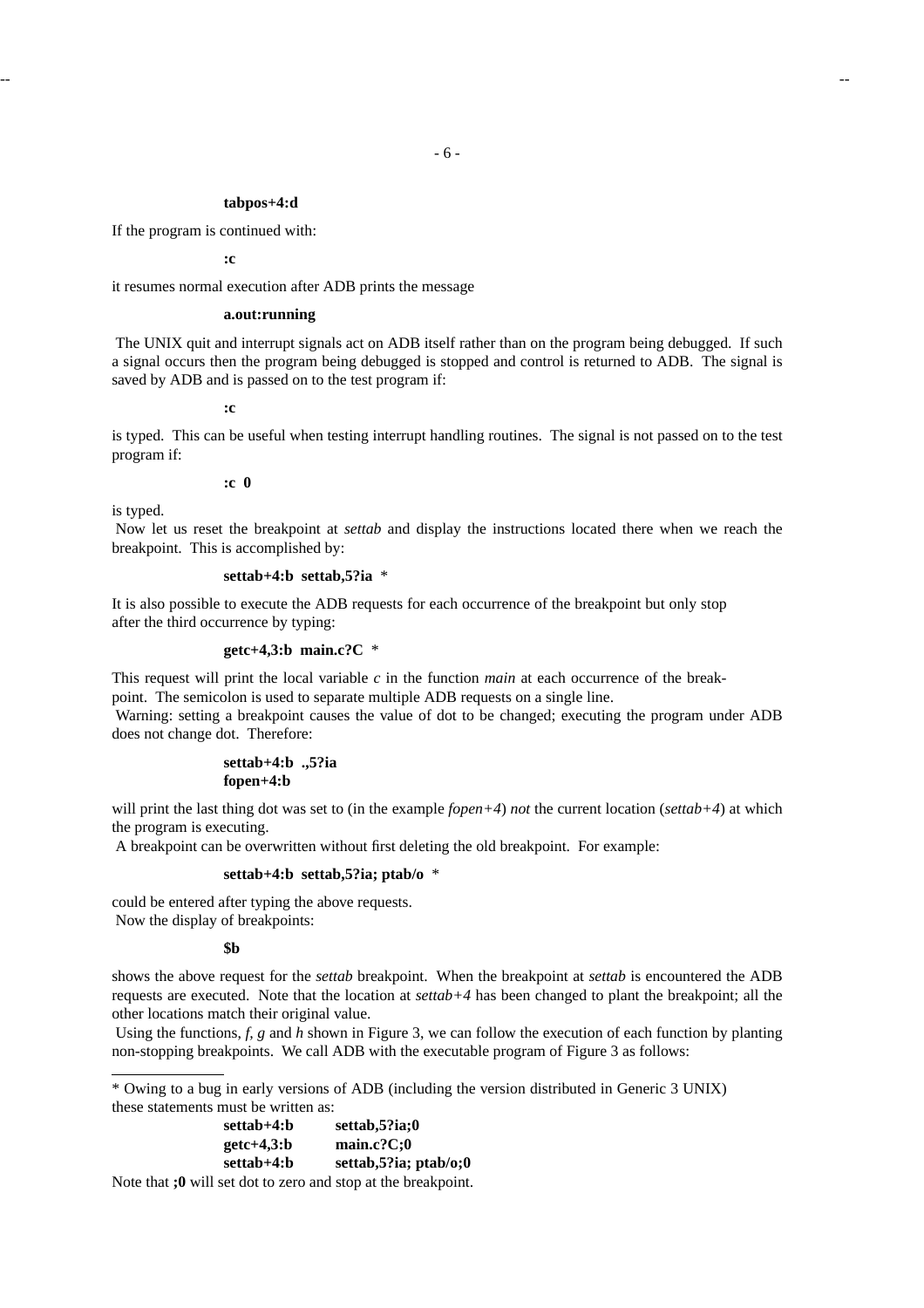-7-

#### **adb ex3 −**

Suppose we enter the following breakpoints:

| $h+4:$ b | $hcnt/d$ ; $h.hi/$ ; $h.hr/$ |
|----------|------------------------------|
| $g+4:b$  | $gcnt/d$ ; $g.gi/$ ; $g.gr/$ |
| $f+4:$ b | $fcnt/d$ ; $f.fi$ ; $f.fr/$  |
| ÷r.      |                              |

Each request line indicates that the variables are printed in decimal (by the specification **d**). Since the format is not changed, the **d** can be left off all but the first request.

The output in Figure 7 illustrates two points. First, the ADB requests in the breakpoint line are not examined until the program under test is run. That means any errors in those ADB requests is not detected until run time. At the location of the error ADB stops running the program.

The second point is the way ADB handles register variables. ADB uses the symbol table to address variables. Register variables, like *f.fr* above, have pointers to uninitialized places on the stack. Therefore the message "symbol not found".

Another way of getting at the data in this example is to print the variables used in the call as:

| $f+4:$ b | fcnt/d; f.a/; f.b/; f.fi/          |
|----------|------------------------------------|
| $g+4:b$  | $gcnt/d$ ; $g.p$ ; $g.q$ ; $g.gi/$ |
| . . c    |                                    |

The operator / was used instead of ? to read values from the *core* file. The output for each function, as shown in Figure 7, has the same format. For the function *f*, for example, it shows the name and value of the *external* variable *fcnt.* It also shows the address on the stack and value of the variables *a, b* and *fi.*

Notice that the addresses on the stack will continue to decrease until no address space is left for program execution at which time (after many pages of output) the program under test aborts. A display with names would be produced by requests like the following:

#### **f+4:b fcnt/d; f.a/"a="d; f.b/"b="d; f.fi/"fi="d**

In this format the quoted string is printed literally and the **d** produces a decimal display of the variables. The results are shown in Figure 7.

#### **3.5. Other Breakpoint Facilities**

• Arguments and change of standard input and output are passed to a program as:

#### **:r arg1 arg2 ... <infile >outfile**

This request kills any existing program under test and starts the *a.out* afresh.

The program being debugged can be single stepped by:

### **:s**

If necessary, this request will start up the program being debugged and stop after executing the first instruction.

• ADB allows a program to be entered at a specific address by typing:

### **address:r**

The count field can be used to skip the first *n* breakpoints as:

**,n:r**

The request:

**,n:c**

may also be used for skipping the first *n* breakpoints when continuing a program.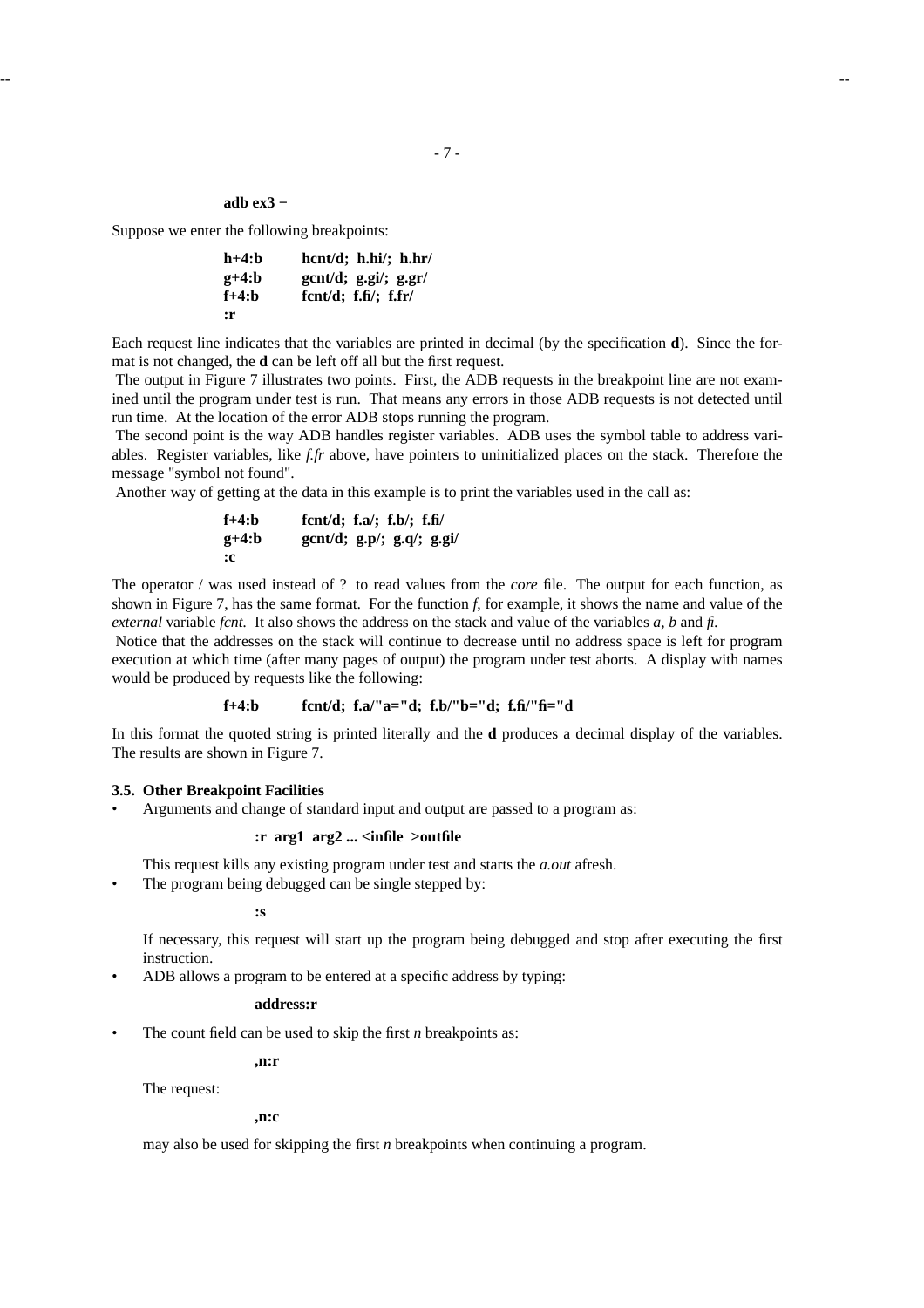• A program can be continued at an address different from the breakpoint by:

#### **address:c**

The program being debugged runs as a separate process and can be killed by:

**:k**

### **4. Maps**

UNIX supports several executable file formats. These are used to tell the loader how to load the program file. File type 407 is the most common and is generated by a C compiler invocation such as **cc pgm.c**. A 410 file is produced by a C compiler command of the form **cc -n pgm.c**, whereas a 411 file is produced by **cc -i pgm.c**. ADB interprets these different file formats and provides access to the different segments through a set of maps (see Figure 8). To print the maps type:

#### **\$m**

In 407 files, both text (instructions) and data are intermixed. This makes it impossible for ADB to differentiate data from instructions and some of the printed symbolic addresses look incorrect; for example, printing data addresses as offsets from routines.

In 410 files (shared text), the instructions are separated from data and **?\*** accesses the data part of the *a.out* file. The **?\*** request tells ADB to use the second part of the map in the *a.out* file. Accessing data in the *core* file shows the data after it was modified by the execution of the program. Notice also that the data segment may have grown during program execution.

In 411 files (separated I & D space), the instructions and data are also separated. However, in this case, since data is mapped through a separate set of segmentation registers, the base of the data segment is also relative to address zero. In this case since the addresses overlap it is necessary to use the **?\*** operator to access the data space of the *a.out* file. In both 410 and 411 files the corresponding core file does not contain the program text.

Figure 9 shows the display of three maps for the same program linked as a 407, 410, 411 respectively. The b, e, and f fields are used by ADB to map addresses into file addresses. The "f1" field is the length of the header at the beginning of the file (020 bytes for an *a.out* file and 02000 bytes for a *core* file). The "f2" field is the displacement from the beginning of the file to the data. For a 407 file with mixed text and data this is the same as the length of the header; for 410 and 411 files this is the length of the header plus the size of the text portion.

The "b" and "e" fields are the starting and ending locations for a segment. Given an address, A, the location in the file (either *a.out* or *core*) is calculated as:

$$
b1 \le A \le e1 \Rightarrow file address = (A-b1)+f1
$$

$$
b2 \le A \le e2 \Rightarrow file address = (A-b2)+f2
$$

A user can access locations by using the ADB defined variables. The **\$v** request prints the variables initialized by ADB:

| b  | base address of data segment |
|----|------------------------------|
| d  | length of the data segment   |
| s  | length of the stack          |
| t. | length of the text           |
| m  | execution type (407,410,411) |

In Figure 9 those variables not present are zero. Use can be made of these variables by expressions such as:

#### **<b**

in the address field. Similarly the value of the variable can be changed by an assignment request such as:

#### **02000>b**

that sets **b** to octal 2000. These variables are useful to know if the file under examination is an executable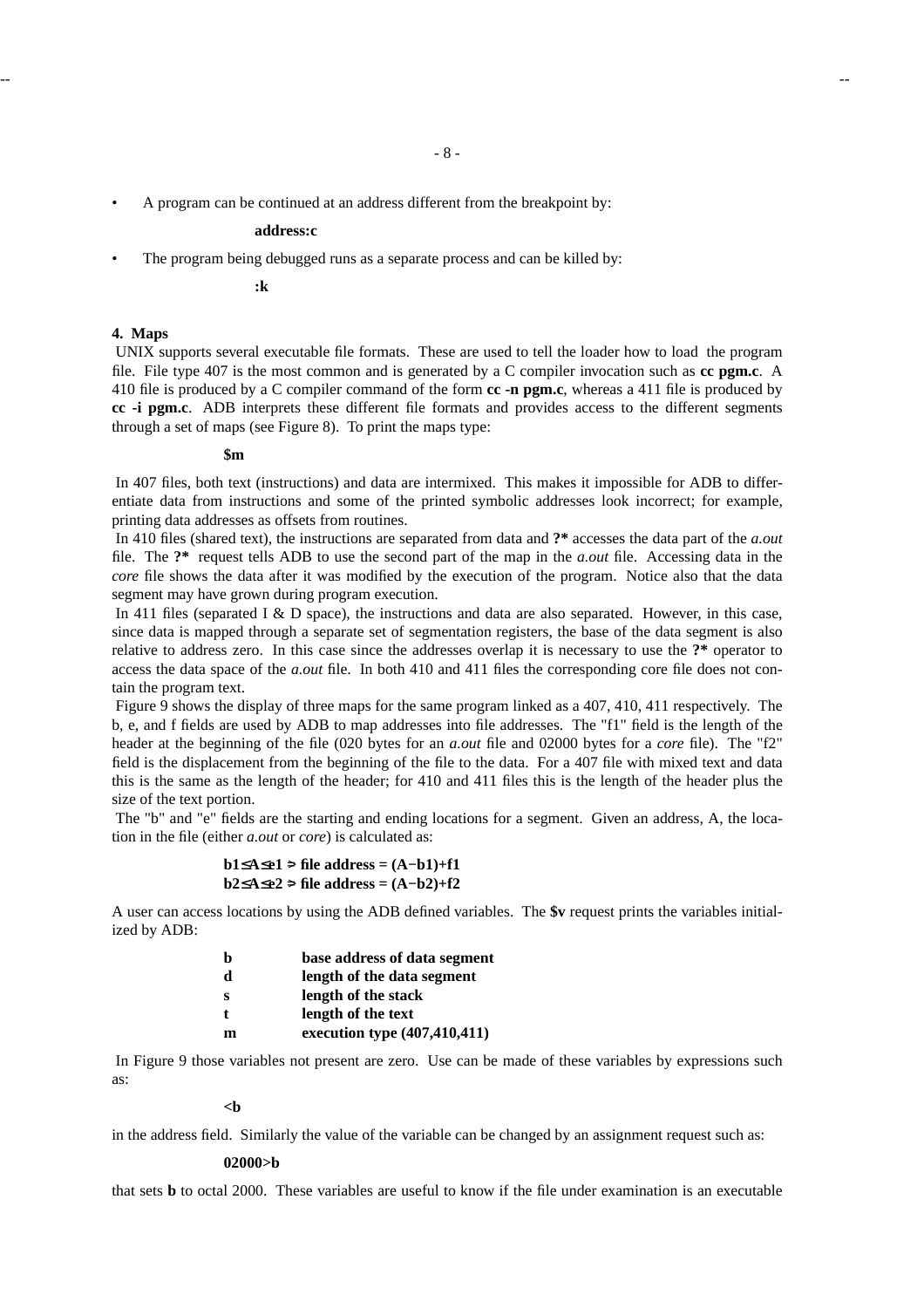or *core* image file.

ADB reads the header of the *core* image file to find the values for these variables. If the second file specified does not seem to be a *core* file, or if it is missing then the header of the executable file is used instead.

#### **5. Advanced Usage**

It is possible with ADB to combine formatting requests to provide elaborate displays. Below are several examples.

### **5.1. Formatted dump**

The line:

### **<b,−1/4o4ˆ8Cn**

prints 4 octal words followed by their ASCII interpretation from the data space of the core image file. Broken down, the various request pieces mean:

- <b The base address of the data segment.
- **,−1 Print from the base address to the end of file. A negative count is used here** and elsewhere to loop indefinitely or until some error condition (like end of file) is detected.

The format **4o4ˆ8Cn** is broken down as follows:

| 4ο | Print 4 octal locations.                                                                                                                                                                                                                    |
|----|---------------------------------------------------------------------------------------------------------------------------------------------------------------------------------------------------------------------------------------------|
| 4^ | Backup the current address 4 locations (to the original start of the field).                                                                                                                                                                |
| 8C | Print 8 consecutive characters using an escape convention; each character in<br>the range 0 to 037 is printed as $\omega$ followed by the corresponding character in<br>the range 0140 to 0177. An $\omega$ is printed as $\omega \omega$ . |
| n  | Print a newline.                                                                                                                                                                                                                            |

The request:

### **<b,<d/4o4ˆ8Cn**

could have been used instead to allow the printing to stop at the end of the data segment (<d provides the data segment size in bytes).

The formatting requests can be combined with ADB's ability to read in a script to produce a core image dump script. ADB is invoked as:

#### **adb a.out core < dump**

to read in a script file, *dump,* of requests. An example of such a script is:

**120\$w 4095\$s \$v =3n \$m =3n"C Stack Backtrace" \$C =3n"C External Variables" \$e =3n"Registers" \$r**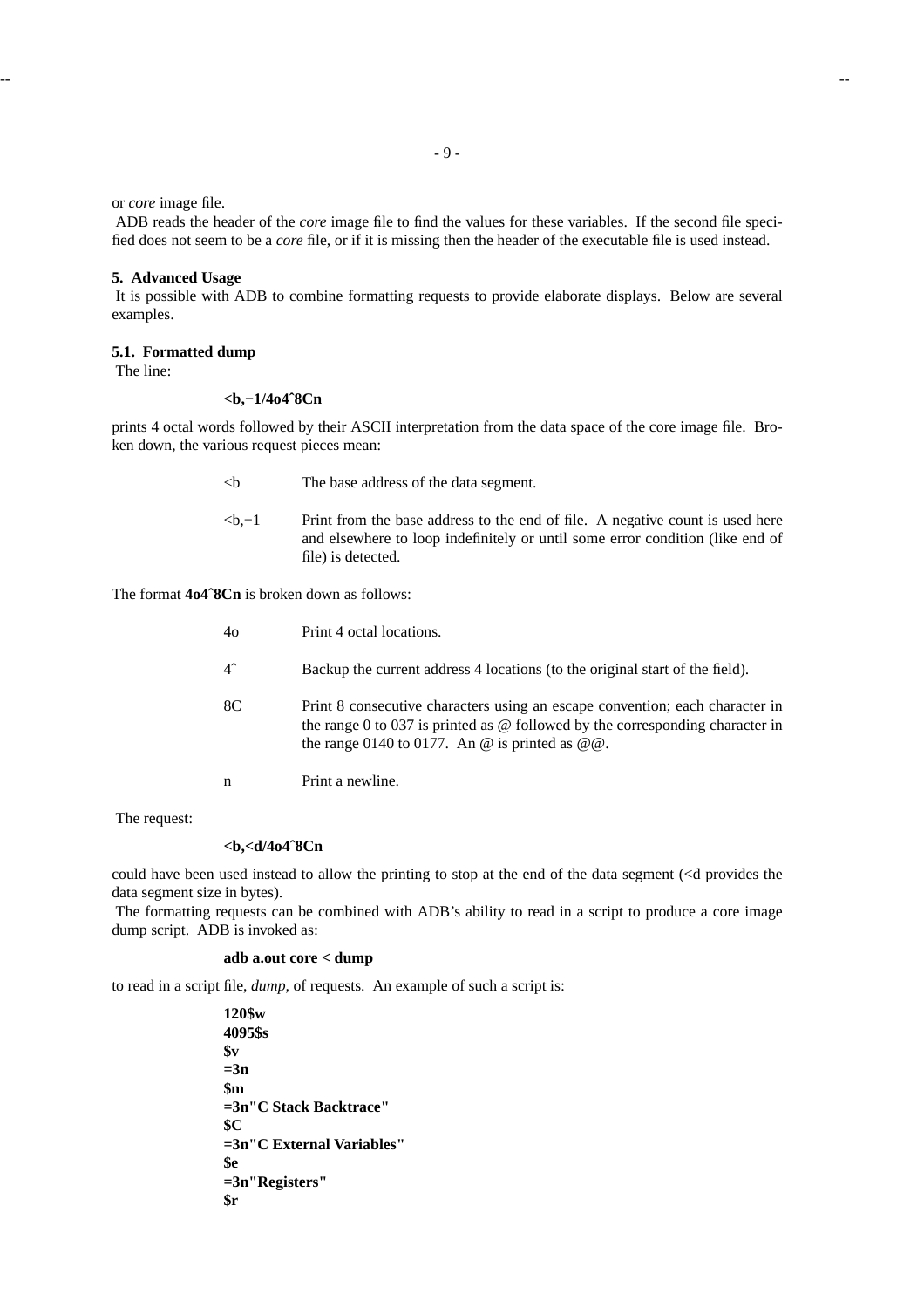**0\$s =3n"Data Segment" <b,−1/8ona**

The request **120\$w** sets the width of the output to 120 characters (normally, the width is 80 characters). ADB attempts to print addresses as:

### **symbol + offset**

The request **4095\$s** increases the maximum permissible offset to the nearest symbolic address from 255 (default) to 4095. The request **=** can be used to print literal strings. Thus, headings are provided in this *dump* program with requests of the form:

### **=3n"C Stack Backtrace"**

that spaces three lines and prints the literal string. The request **\$v** prints all non-zero ADB variables (see Figure 8). The request **0\$s** sets the maximum offset for symbol matches to zero thus suppressing the printing of symbolic labels in favor of octal values. Note that this is only done for the printing of the data segment. The request:

#### **<b,−1/8ona**

prints a dump from the base of the data segment to the end of file with an octal address field and eight octal numbers per line.

Figure 11 shows the results of some formatting requests on the C program of Figure 10.

#### **5.2. Directory Dump**

As another illustration (Figure 12) consider a set of requests to dump the contents of a directory (which is made up of an integer *inumber* followed by a 14 character name):

> **adb dir − =n8t"Inum"8t"Name" 0,−1? u8t14cn**

In this example, the **u** prints the *inumber* as an unsigned decimal integer, the **8t** means that ADB will space to the next multiple of 8 on the output line, and the **14c** prints the 14 character file name.

#### **5.3. Ilist Dump**

Similarly the contents of the *ilist* of a file system, (e.g. /dev/src, on UNIX systems distributed by the UNIX Support Group; see UNIX Programmer's Manual Section V) could be dumped with the following set of requests:

> **adb /dev/src − 02000>b ?m <b <b,−1?"flags"8ton"links,uid,gid"8t3bn",size"8tbrdn"addr"8t8un"times"8t2Y2na**

In this example the value of the base for the map was changed to  $02000$  (by saying  $2m < b$ ) since that is the start of an *ilist* within a file system. An artifice (**brd** above) was used to print the 24 bit size field as a byte, a space, and a decimal integer. The last access time and last modify time are printed with the **2Y** operator. Figure 12 shows portions of these requests as applied to a directory and file system.

#### **5.4. Converting values**

ADB may be used to convert values from one representation to another. For example:

**072 = odx**

will print

**072 58 #3a**

which is the octal, decimal and hexadecimal representations of 072 (octal). The format is remembered so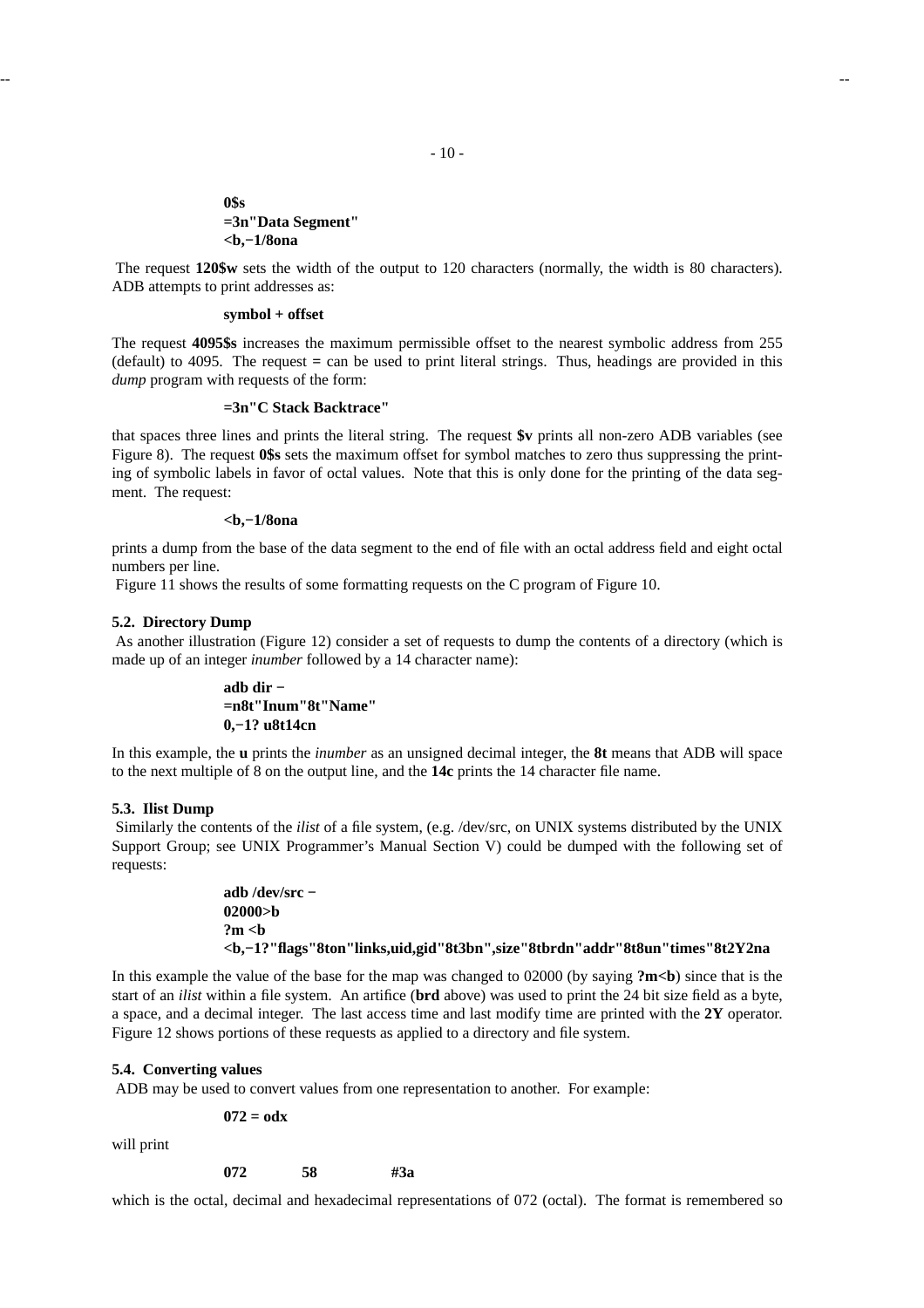that typing subsequent numbers will print them in the given formats. Character values may be converted similarly, for example:

$$
'a' = co
$$

prints

## **a 0141**

It may also be used to evaluate expressions but be warned that all binary operators have the same precedence which is lower than that for unary operators.

### **6. Patching**

Patching files with ADB is accomplished with the *write,* **w** or **W**, request (which is not like the *ed* editor write command). This is often used in conjunction with the *locate*, **l** or **L** request. In general, the request syntax for **l** and **w** are similar as follows:

#### **?l value**

The request **l** is used to match on two bytes, **L** is used for four bytes. The request **w** is used to write two bytes, whereas **W** writes four bytes. The **value** field in either *locate* or *write* requests is an expression. Therefore, decimal and octal numbers, or character strings are supported.

In order to modify a file, ADB must be called as:

### **adb −w file1 file2**

When called with this option, *file1* and *file2* are created if necessary and opened for both reading and writing.

For example, consider the C program shown in Figure 10. We can change the word "This" to "The " in the executable file for this program, *ex7*, by using the following requests:

$$
adb - w ex7 -?\n1'Th'?\nW'The'
$$

The request **?l** starts at dot and stops at the first match of "Th" having set dot to the address of the location found. Note the use of **?** to write to the *a.out* file. The form **?\*** would have been used for a 411 file. More frequently the request will be typed as:

### **?l 'Th'; ?s**

and locates the first occurrence of "Th" and print the entire string. Execution of this ADB request will set dot to the address of the "Th" characters.

As another example of the utility of the patching facility, consider a C program that has an internal logic flag. The flag could be set by the user through ADB and the program run. For example:

### **adb a.out − :s arg1 arg2 flag/w 1 :c**

The **:s** request is normally used to single step through a process or start a process in single step mode. In this case it starts *a.out* as a subprocess with arguments **arg1** and **arg2**. If there is a subprocess running ADB writes to it rather than to the file so the **w** request causes *flag* to be changed in the memory of the subprocess.

## **7. Anomalies**

Below is a list of some strange things that users should be aware of.

1.Function calls and arguments are put on the stack by the C save routine. Putting breakpoints at the entry point to routines means that the function appears not to have been called when the breakpoint occurs.

-- --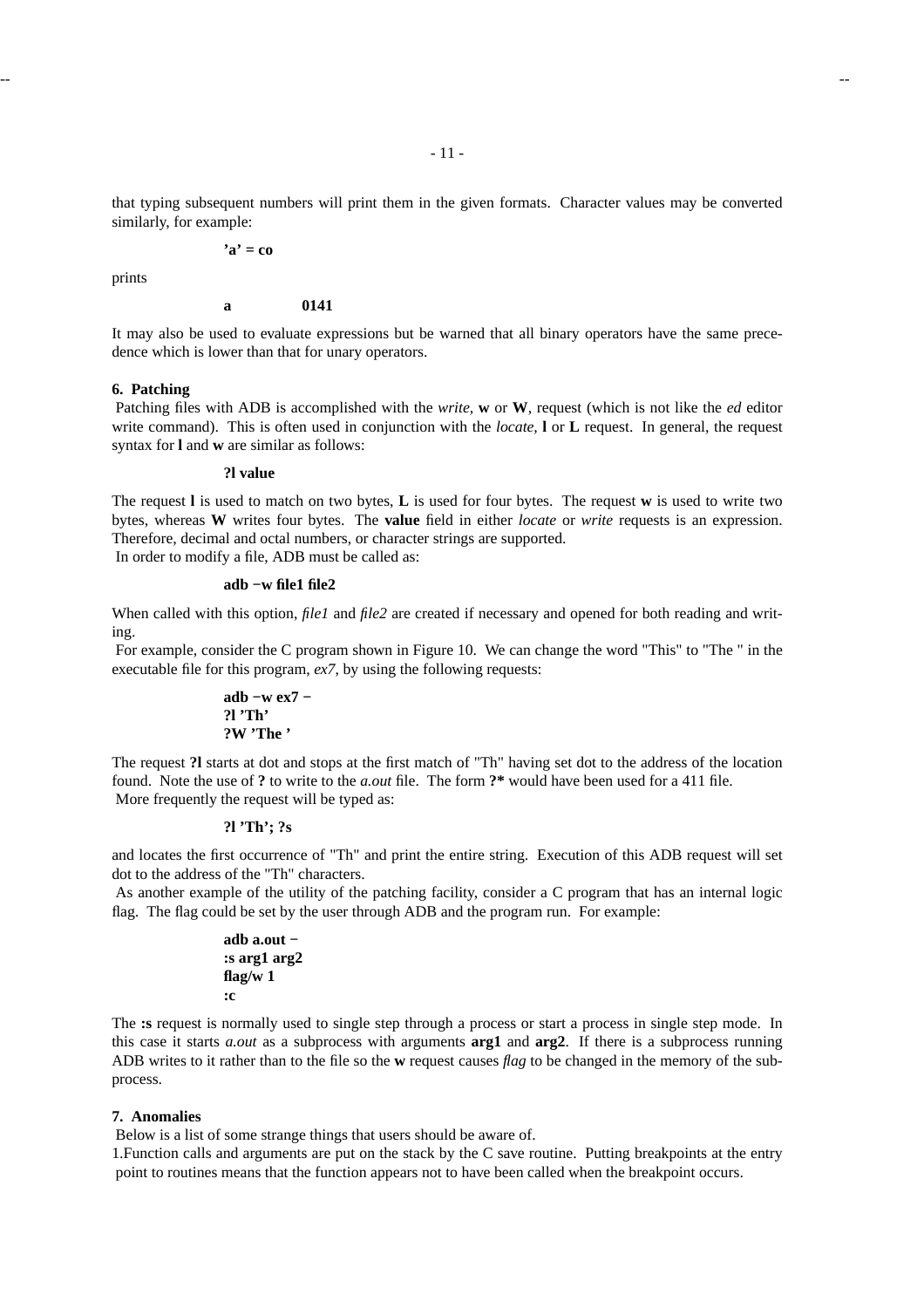2.When printing addresses, ADB uses either text or data symbols from the *a.out* file. This sometimes causes unexpected symbol names to be printed with data (e.g. *savr5+022*). This does not happen if **?** is used for text (instructions) and **/** for data.

3.ADB cannot handle C register variables in the most recently activated function.

### **8. Acknowledgements**

The authors are grateful for the thoughtful comments on how to organize this document from R. B. Brandt, E. N. Pinson and B. A. Tague. D. M. Ritchie made the system changes necessary to accommodate tracing within ADB. He also participated in discussions during the writing of ADB. His earlier work with DB and CDB led to many of the features found in ADB.

### **9. References**

1.D. M. Ritchie and K. Thompson, ''The UNIX Time-Sharing System,'' CACM, July, 1974.

2.B. W. Kernighan and D. M. Ritchie, *The C Programming Language,* Prentice-Hall, 1978.

3.K. Thompson and D. M. Ritchie, UNIX Programmer's Manual - 7th Edition, 1978.

4.B. W. Kernighan and P. J. Plauger, *Software Tools,* Addison-Wesley, 1976.

-- --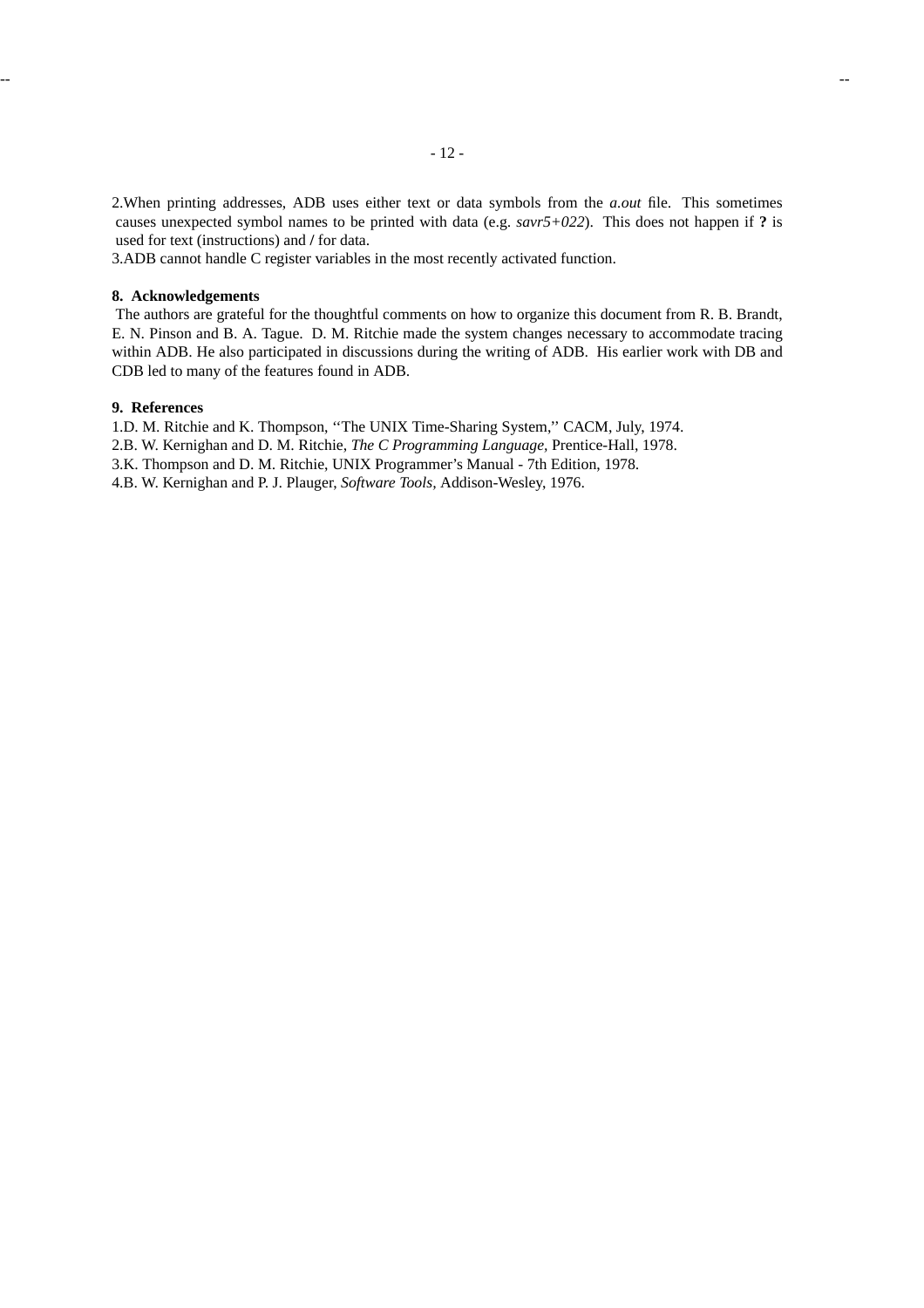# **Figure 1: C program with pointer bug**

```
struct buf {
         int fildes;
         int nleft;
          char *nextp;
          char buff[512];
          }bb;
struct buf *obuf;
char *charp "this is a sentence.";
main(argc,argv)
int argc;
char **argv; {
         char cc;
         if(argc < 2) {
                   printf("Input file missing\n");
                   exit(8);}
         if((fcreate(argv[1],obuf)) < 0){
                   printf("%s : not found\n", argv[1]);
                   exit(8);}
         charp = T';
printf("debug 1 %s\n",charp);
         while(cc= *charp++)
                   putc(cc,obuf);
         fflush(obuf);
}
```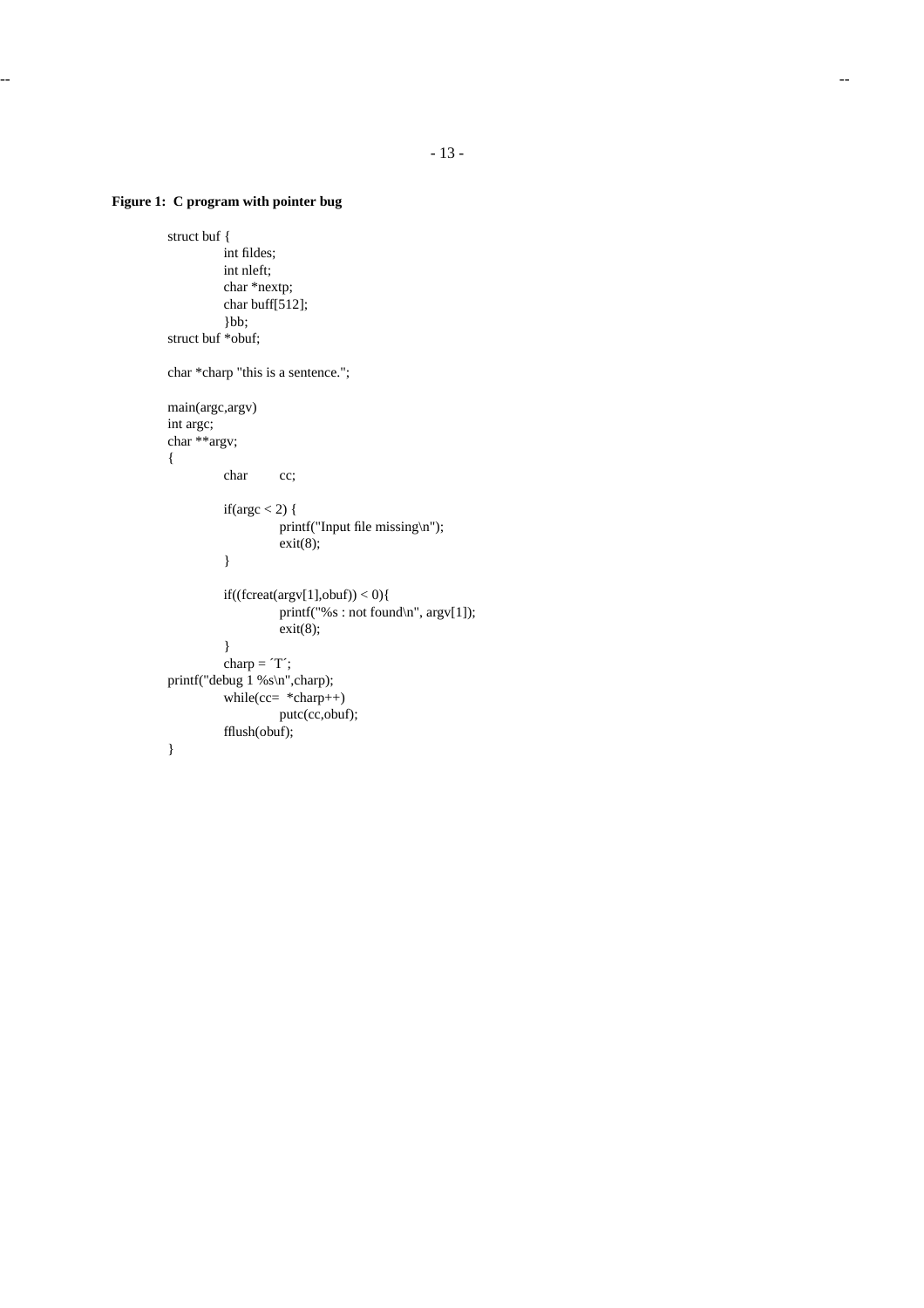### **Figure 2: ADB output for C program of Figure 1**

```
adb a.out core
$c
˜main(02,0177762)
$C
˜main(02,0177762)
       argc: 02
       argv: 0177762
       cc: 02124
$r
ps 0170010<br>pc 0204
pc 0204 ˜main+0152
sp 0177740
r5 0177752
r4 01
r3 0
r2 0
r1 0
r0 0124
\text{main} + 0152: mov \text{oubuf}, \text{(sp)}$e
savr5: 0
\begin{bmatrix} \text{obuf:} & 0 \\ \text{charp:} & 0124 \end{bmatrix}_{\text{-}charp:}_errno: 0
_fout: _0$m
text map `ex1´
b1 = 0 e1 = 02360 f1 = 020
b2 = 0 e2 = 02360 f2 = 020
data map `core1<sup>'</sup>
b1 = 0 e1 = 03500 f1 = 02000
b2 = 0175400 e2 = 0200000 f2 = 05500
*charp/s
0124: TTTTTTTTTTTTTTTTTTTTTTTTTTTTTTTTTTTTTTTTTLx Nh@x&_
\tilde{\ }charp/s
_charp: T
_charp+02: this is a sentence.
_charp+026: Input file missing
main.argc/d
0177756: 2
*main.argv/3o
0177762: 0177770 0177776 0177777
0177770/s
0177770: a.out
*main.argv/3o
0177762: 0177770 0177776 0177777
*"/s
0177770: a.out
.=o
               0177770
.−10/d
0177756: 2
$q
```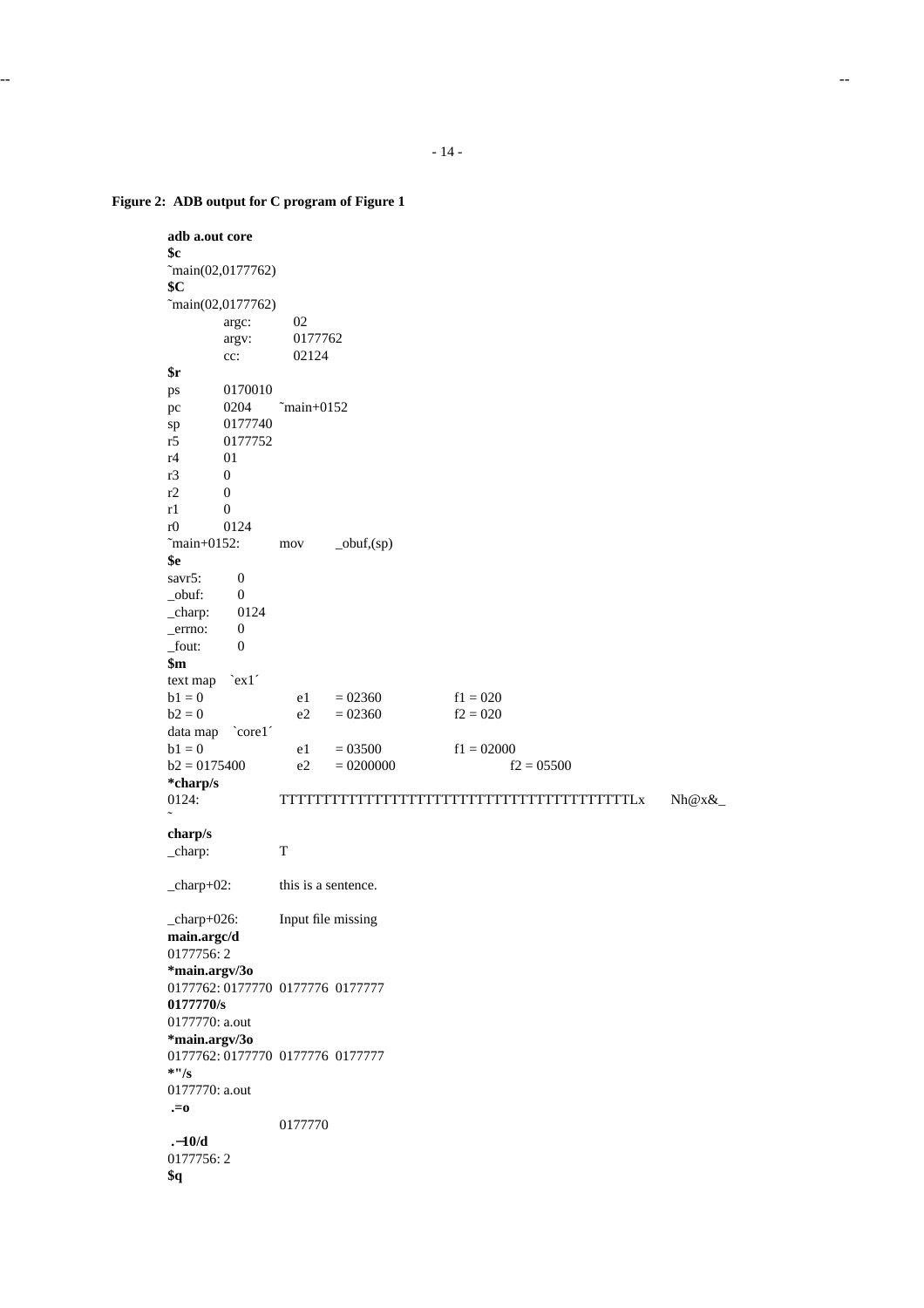# **Figure 3: Multiple function C program for stack trace illustration**

```
int fcnt,gcnt,hcnt;
h(x,y){
          int hi; register int hr;
          hi = x+1;hr = x-y+1;hcnt++;
          hj:
          f(hr,hi);}
g(p,q){
          int gi; register int gr;
          gi = q-p;gr = q-p+1;gcnt++;
          gj:
          h(gr,gi);
}
f(a,b) {
          int fi; register int fr;
          f_1 = a + 2 * b;fr = a+b;fcnt++ ;
          fj:
          g(fr,fi);
}
main() {
          f(1,1);}
```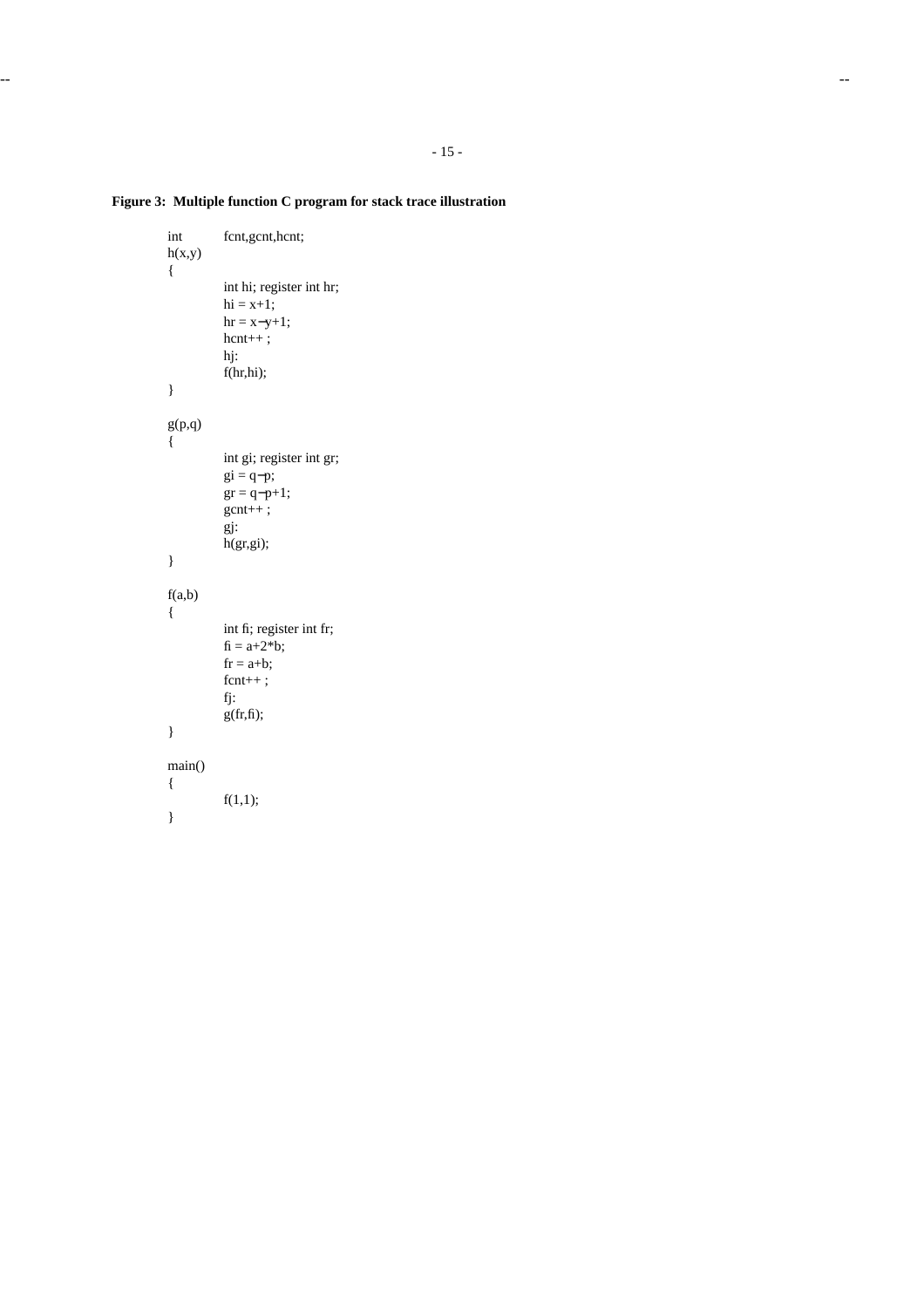- 16 -

### **Figure 4: ADB output for C program of Figure 3**

**adb \$c** ˜h(04452,04451) ˜g(04453,011124) ˜f(02,04451) ˜h(04450,04447) ˜g(04451,011120)  $\tilde{f}(02,04447)$ ˜h(04446,04445) ˜g(04447,011114)  $\tilde{}f(02,04445)$ ˜h(04444,04443) **HIT DEL KEY** adb **,5\$C** ˜h(04452,04451) x: 04452 y: 04451 hi: ? ˜g(04453,011124) p: 04453 q: 011124 gi:  $04451$ <br>gr: ? gr: ˜f(02,04451) a: 02 b: 04451 fi: 011124 fr: 04453 ˜h(04450,04447) x: 04450 y: 04447 hi: 04451 hr: 02 ˜g(04451,011120) p: 04451 q: 011120 gi: 04447 gr: 04450 **fcnt/d** \_fcnt: 1173 **gcnt/d** \_gcnt: 1173 **hcnt/d** \_hcnt: 1172 **h.x/d** 022004: 2346 **\$q**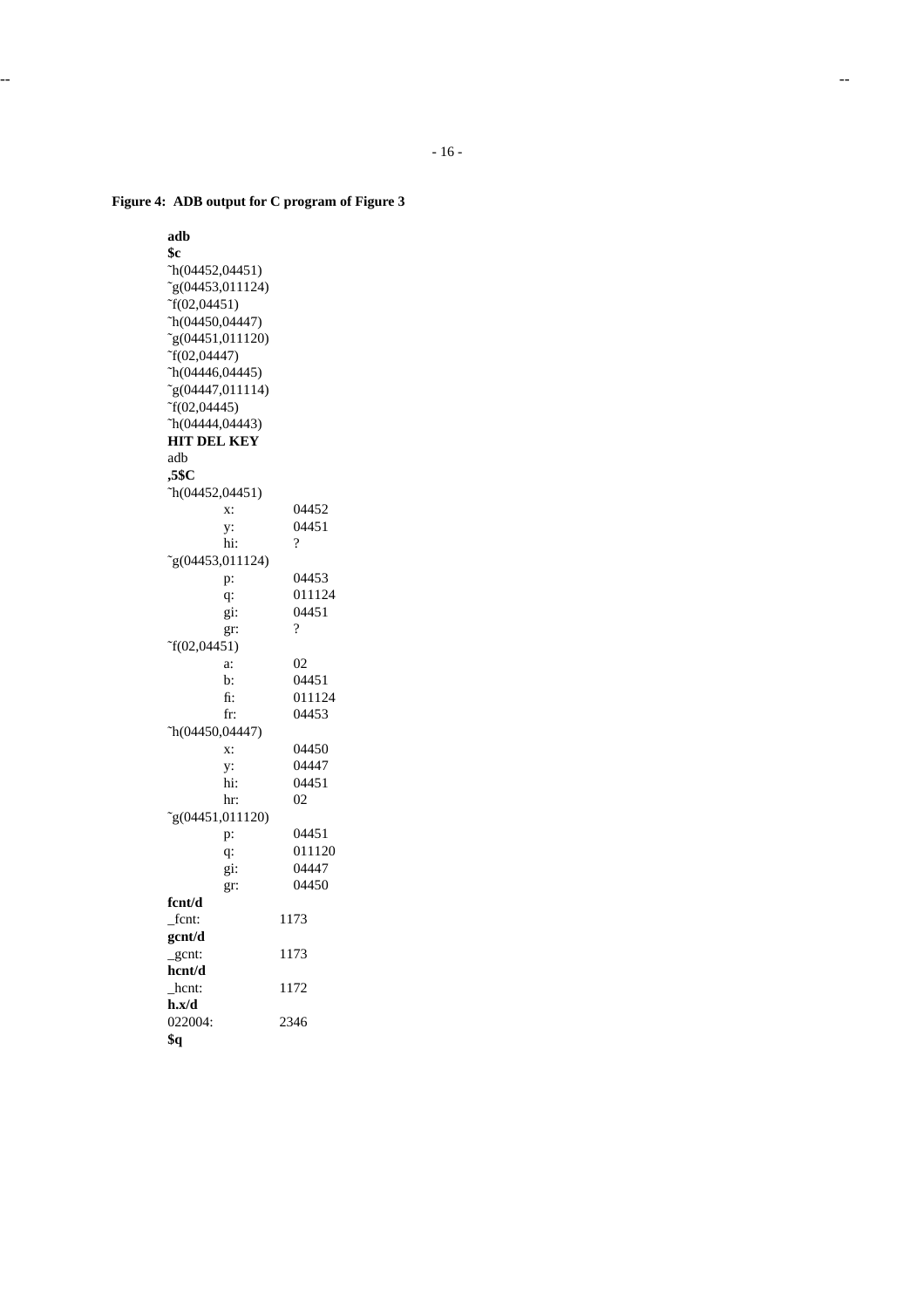### **Figure 5: C program to decode tabs**

```
#define MAXLINE 80
#define YES 1
#define NO 0
#define TABSP 8
char input[] "data";
char ibuf[518];
int tabs[MAXLINE];
main()
{
         int col, *ptab;
         char c;
         ptab = tabs;settab(ptab); /*Set initial tab stops */
         col = 1;
         if(fopen(input,ibuf) < 0) {
                   printf("%s : not found\n",input);
                   exit(8);}
         while((c = getc(ibuf)) != -1) {
                   switch(c) \overline{\{}case \chi': /* TAB */
                                      while(tabpos(col) != YES) {<br>putchar('');
                                                                   /* put BLANK */col++;
                                      }
                                      break;
                             case ′\n′: /*NEWLINE */
                                      putchar(\ln');
                                      col = 1;
                                      break;
                            default:
                                      putchar(c);
                                      col++;
                   }
         }
}
/* Tabpos return YES if col is a tab stop */
tabpos(col)
int col;
{
         if(col > MAXLINE)
                   return(YES);
         else
                   return(tabs[col]);
}
\hspace{0.1mm}/^* Settab - Set initial tab stops \hspace{0.1mm}^*settab(tabp)
int *tabp;
{
         int i;
         for(i = 0; i \le MAXLINE; i++)
                   (i\%TABSP) ? (tabs[i] = NO) : (tabs[i] = YES);
}
```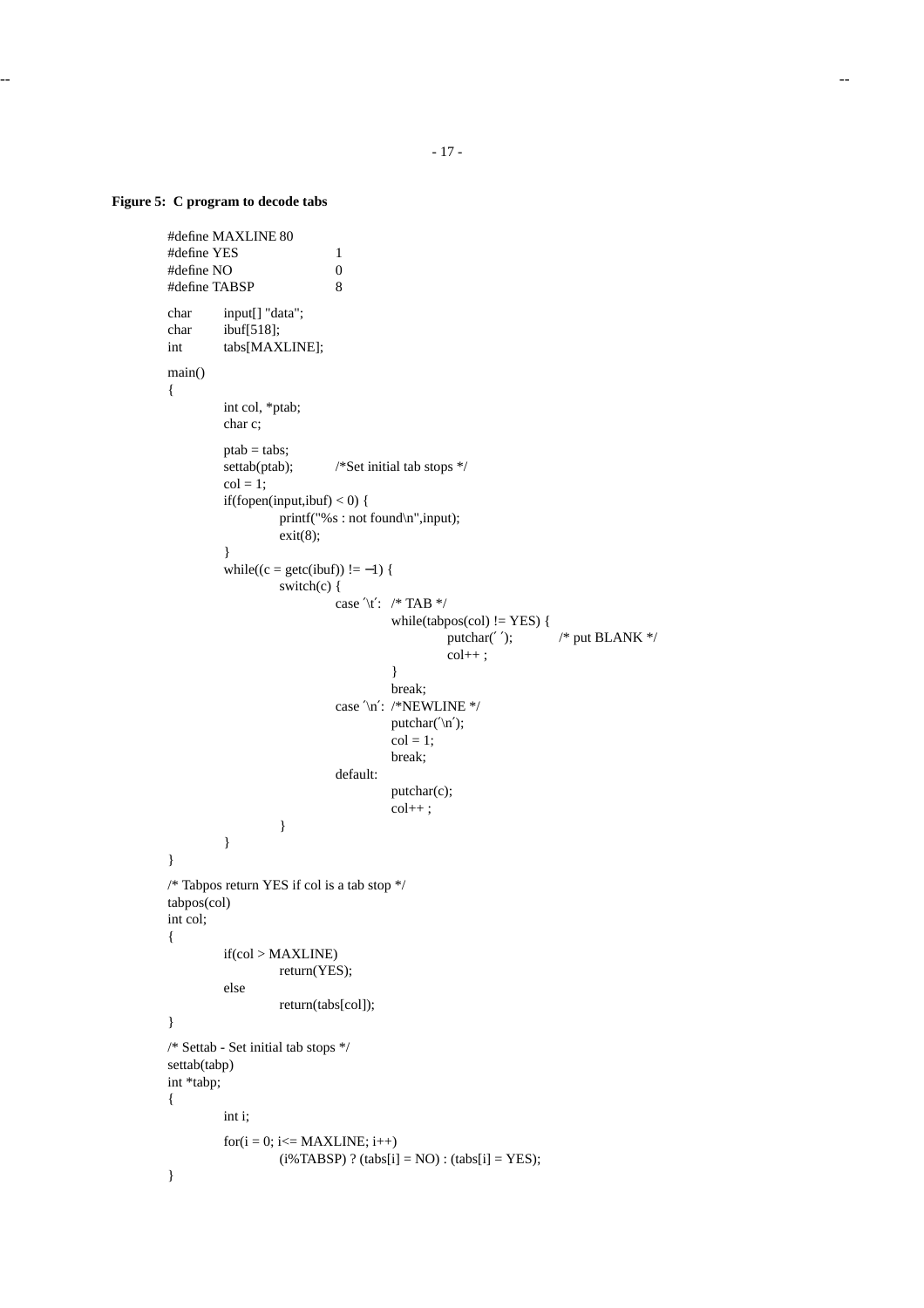- 18 -

### **Figure 6a: ADB output for C program of Figure 5**

**adb a.out** − **settab+4:b fopen+4:b getc+4:b tabpos+4:b \$b** breakpoints count bkpt command 1  $\tilde{\text{tabpos}}+04$ 1  $\text{getc}$ +04 1 \_fopen+04 1  $\tilde{\text{2}}$  settab+04 **settab,5?ia** ˜settab: jsr r5,csv  $\tilde{\text{2}}$ settab+04: tst  $-(\text{sp})$ ˜settab+06: clr 0177770(r5) ~settab+012: cmp \$0120,0177770(r5) ˜settab+020: blt ˜settab+076 ˜settab+022: **settab,5?i** ˜settab: jsr r5,csv tst  $-(sp)$ clr 0177770(r5) cmp \$0120,0177770(r5) blt ~settab+076 **:r** a.out: running breakpoint ˜settab+04: tst −(sp) **settab+4:d :c** a.out: running breakpoint \_fopen+04: mov 04(r5),nulstr+012 **\$C** \_fopen(02302,02472) ˜main(01,0177770) col: 01 c: 0 ptab: 03500 **tabs,3/8o** 03500: 01 0 0 0 0 0 0 0 01 0 0 0 0 0 0 0 01 0 0 0 0 0 0 0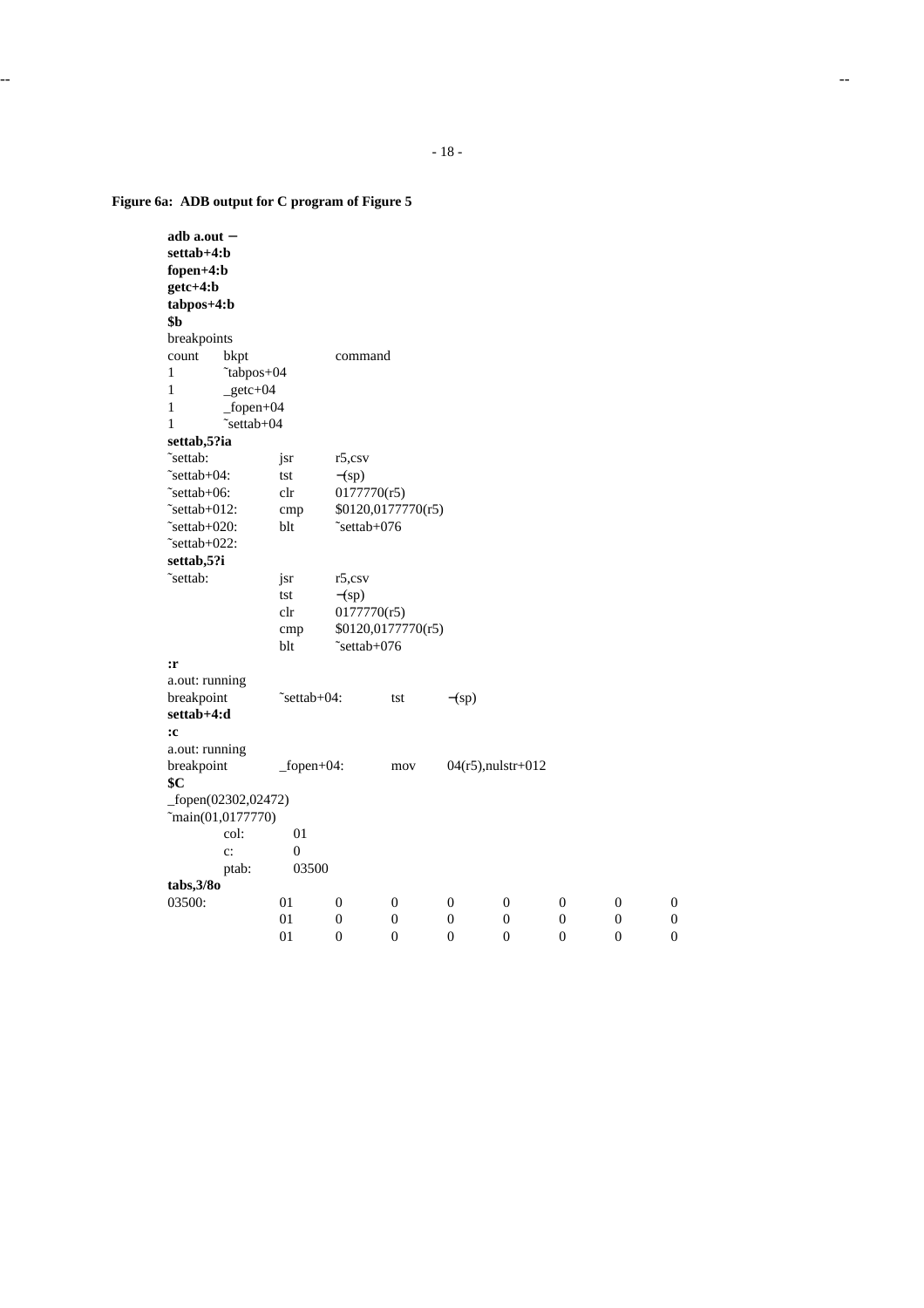### - 19 -

### **Figure 6b: ADB output for C program of Figure 5**

**:c** a.out: running breakpoint  $getc+04$ : mov  $04(r5),r1$ **ibuf+6/20c** \_\_cleanu+0202: This is a test of **:c** a.out: running  $\text{`tabpos+04:} \quad \text{cmp} \quad \text{`80120,04(r5)}$ **tabpos+4:d settab+4:b settab,5?ia settab+4:b settab,5?ia; 0 getc+4,3:b main.c?C; 0 settab+4:b settab,5?ia; ptab/o; 0 \$b** breakpoints count bkpt command 1  $\tilde{\text{tabpos}}+04$  $3 \qquad \qquad \text{getc+04 main.c?C;0}$  $\frac{1}{1}$   $\frac{\text{fopen}+04}{\text{settab}+04}$ 1 ˜settab+04 settab,5?ia;ptab?o;0 ˜settab: jsr r5,csv ~settab+04: bpt<br>~settab+06: clr  $\text{Testtab+06:} \quad \text{cir} \quad \text{0177770(r5)}$ <br> $\text{Testtab+012:} \quad \text{cmp} \quad \text{$0120,01777}$ cmp  $$0120,0177770(r5)$ ˜settab+020: blt ˜settab+076 ˜settab+022: 0177766: 0177770 0177744: @` T0177744: T h0177744: h i0177744: i s0177744: s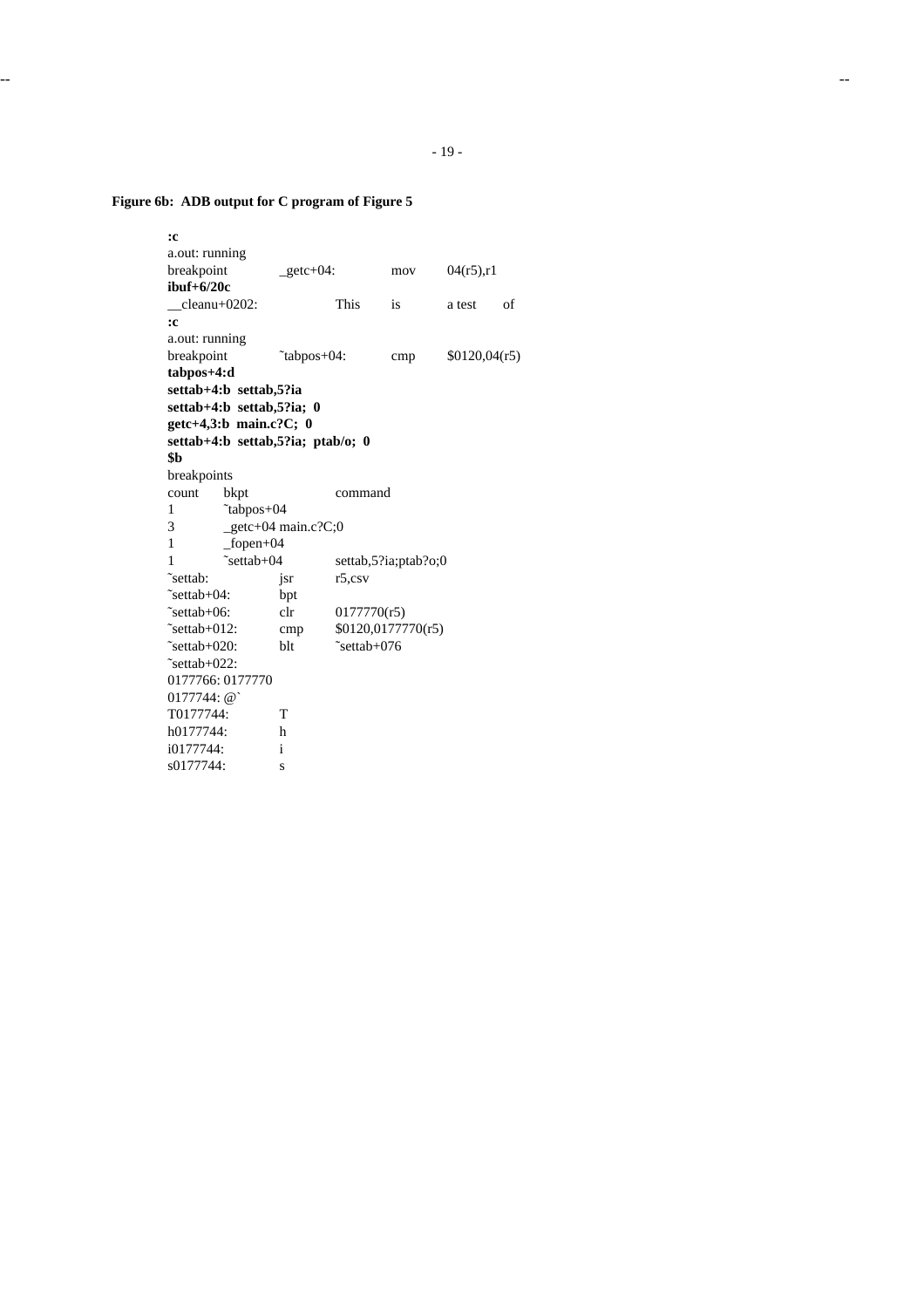- 20 -

**Figure 7: ADB output for C program with breakpoints adb ex3** − **h+4:b hcnt/d; h.hi/; h.hr/ g+4:b gcnt/d; g.gi/; g.gr/ f+4:b fcnt/d; f.fi/; f.fr/ :r** ex3: running  $\frac{\text{fent:}}{0177732}$ : 214  $\overline{0}177732:$ symbol not found **f+4:b fcnt/d; f.a/; f.b/; f.fi/ g+4:b gcnt/d; g.p/; g.q/; g.gi/ h+4:b hcnt/d; h.x/; h.y/; h.hi/ :c** ex3: running  $_{\text{fcnt:}}$  0 0177746: 1 0177750: 1<br>0177732: 214  $0177732: 21$ <br>gcnt: 0  $\text{\_}gent: 0$ 0177726: 2 0177730: 3<br>0177712: 214 0177712: 21<br>hent: 0  $\frac{\text{hent:}}{\text{0177706:}}$  0  $\frac{1}{0}$ <br>0177706: 2<br>0177710: 1 0177710: 1 0177672: 214<br>fent: 1  $\frac{1}{0177666}$ : 1  $\overline{0}$ 177666: 2<br>0177670: 3 0177670: 3<br>0177652: 214 0177652: 21<br>gcnt: 1  $_$ 0177646: 5<br>0177650: 8 0177650: 8 0177632: 214 **HIT DEL f+4:b fcnt/d; f.a/"a = "d; f.b/"b = "d; f.fi/"fi = "d g+4:b gcnt/d; g.p/"p = "d; g.q/"q = "d; g.gi/"gi = "d h+4:b hcnt/d; h.x/"x = "d; h.y/"h = "d; h.hi/"hi = "d :r** ex3: running \_fcnt:  $\begin{bmatrix} 0 \\ 0177746: \end{bmatrix}$  = 1  $\overline{0}177746:$ 0177750:  $b = 1$ 0177732:  $fi = 214$ \_gcnt:  $0$ <br>0177726:  $p = 2$  $\overline{0177726}$ :  $p = 2$ <br>0177730:  $q = 3$ 0177730: 0177712:  $gi = 214$  $h$ cnt:  $\qquad \qquad 0$ 0177706:  $x = 2$ <br>0177710:  $y = 1$ 0177710:  $y = 1$ <br>0177672:  $hi = 214$ 0177672:  $_$ rcnt:  $_1$  $\overline{0}177666$ :  $a = 2$ 0177670:  $b = 3$ <br>0177652:  $f{i} = 214$ 0177652: **HIT DEL**

**\$q**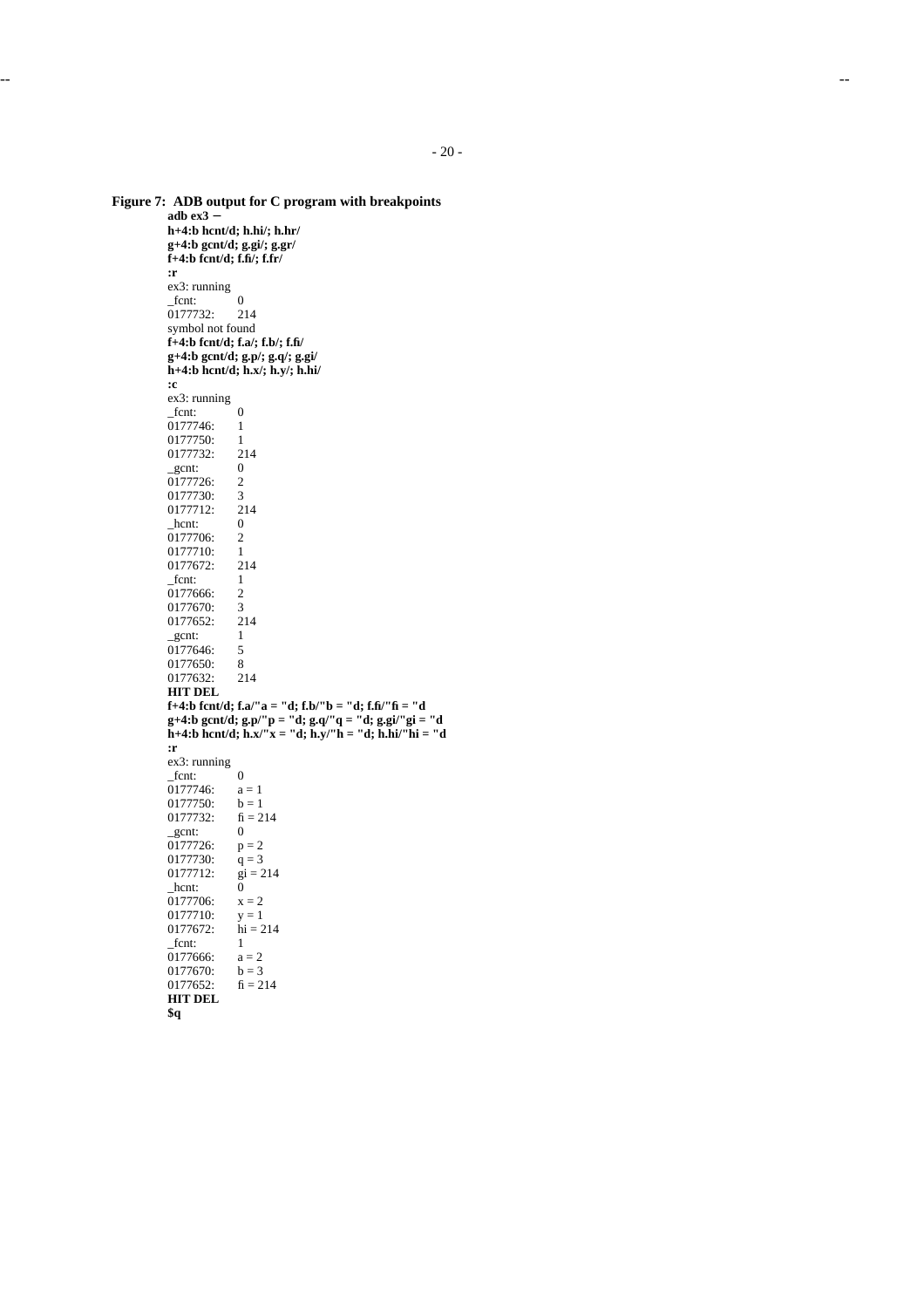**Figure 8: ADB address maps**

*407 files*



t length of text 0 T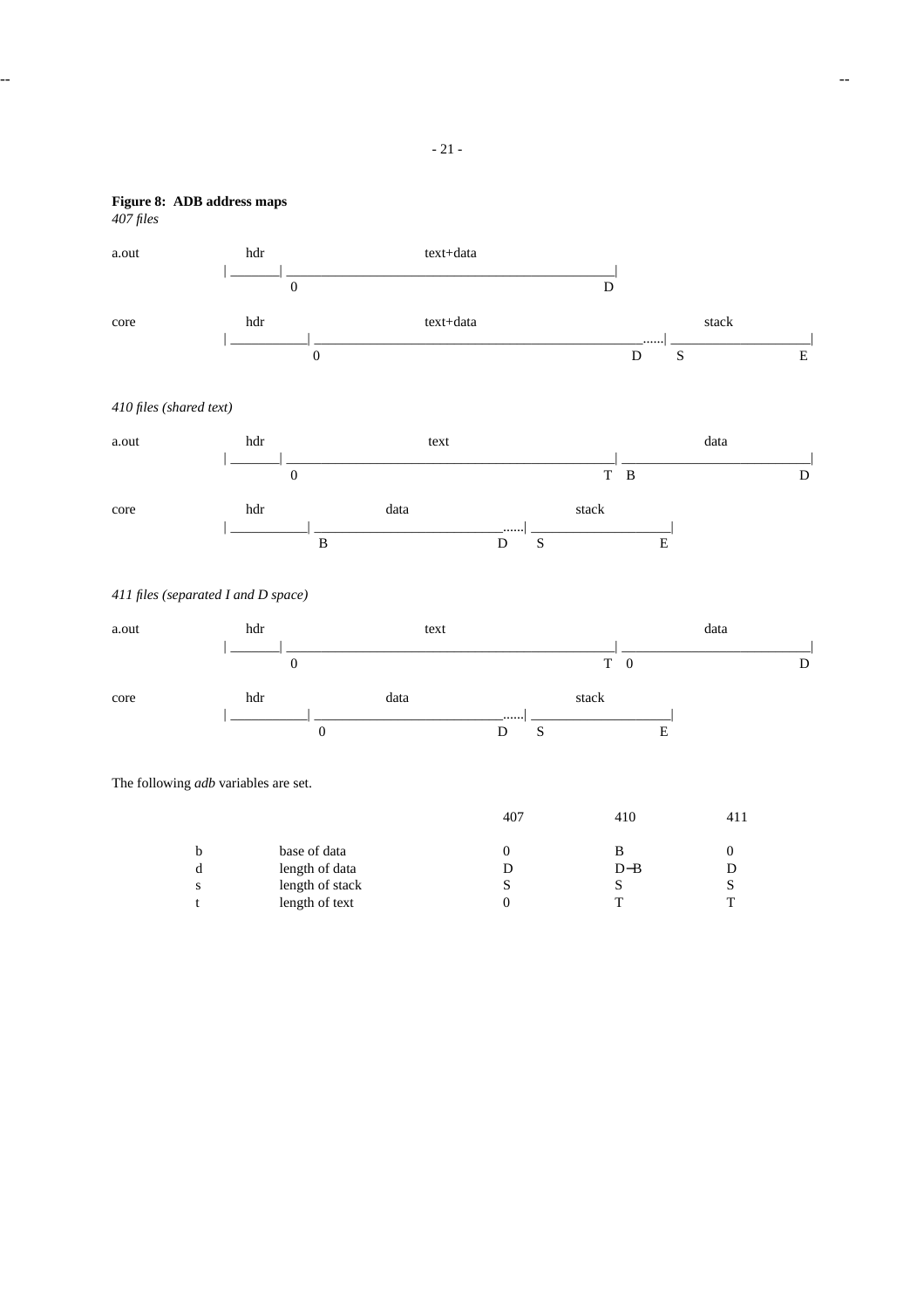### **Figure 9: ADB output for maps**

```
adb map407 core407
```

```
$m
text map `map407´
b1 = 0 e1 = 0256 f1 = 020
b2 = 0 e2 = 0256 f2 = 020
data map `core407<sup>^</sup>
b1 = 0 e1 = 0300 f1 = 02000
b2 = 0175400 e2 = 0200000 f2 = 02300
$v
variables
d = 0300m = 0407s = 02400
```

```
$q
```
### **adb map410 core410**

```
$m
text map `map410´
b1 = 0 e1 = 0200 f1 = 020<br>
b2 = 020000 e2 = 020116 f2 = 0220
                      e2 = 020116 f2 = 0220data map `core410´
b1 = 020000 e1 = 020200 f1 = 02000<br>b2 = 0175400 e2 = 0200000 f2 = 02200
                      e2 = 0200000 f2 = 02200
$v
variables
b = 020000d = 0200m = 0410s = 02400t = 0200$q
```
# **adb map411 core411 \$m** `map411 $\prime$

```
b1 = 0 e1 = 0200 f1 = 020
b2 = 0 e2 = 0116 f2 = 0220
data map `core411´
b1 = 0 e1 = 0200 f1 = 02000
b2 = 0175400 e2 = 0200000 f2 = 02200
$v
variables
d = 0200m = 0411s = 02400t = 0200$q
```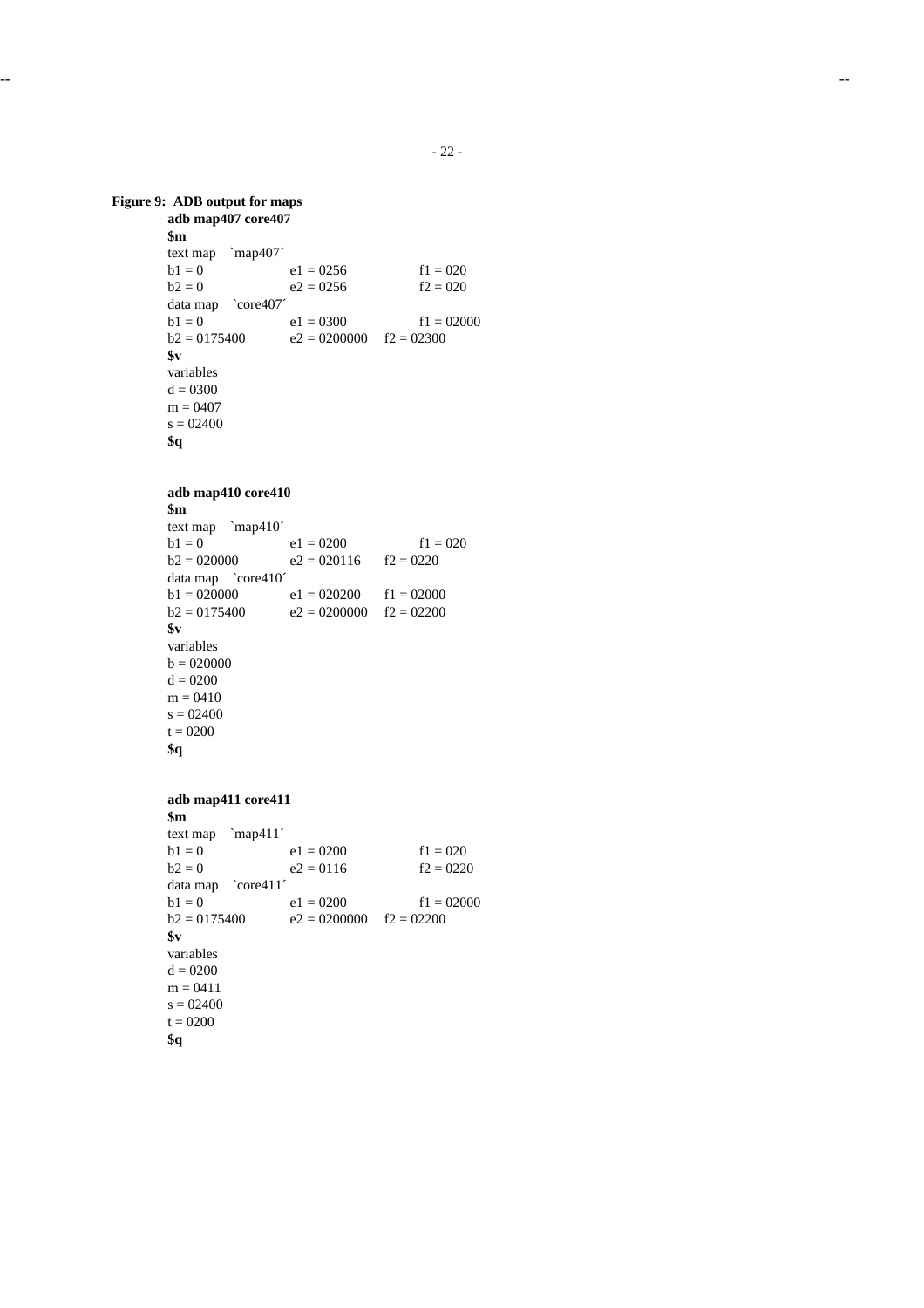## - 23 -

# **Figure 10: Simple C program for illustrating formatting and patching**

char str1[] "This is a character string";<br>int one 1; int one<br>int num int number 456;<br>long lnum 1234  $lnum$  1234; float fpt 1.25;<br>char str2[] "This "This is the second character string"; main() { one  $= 2$ ; }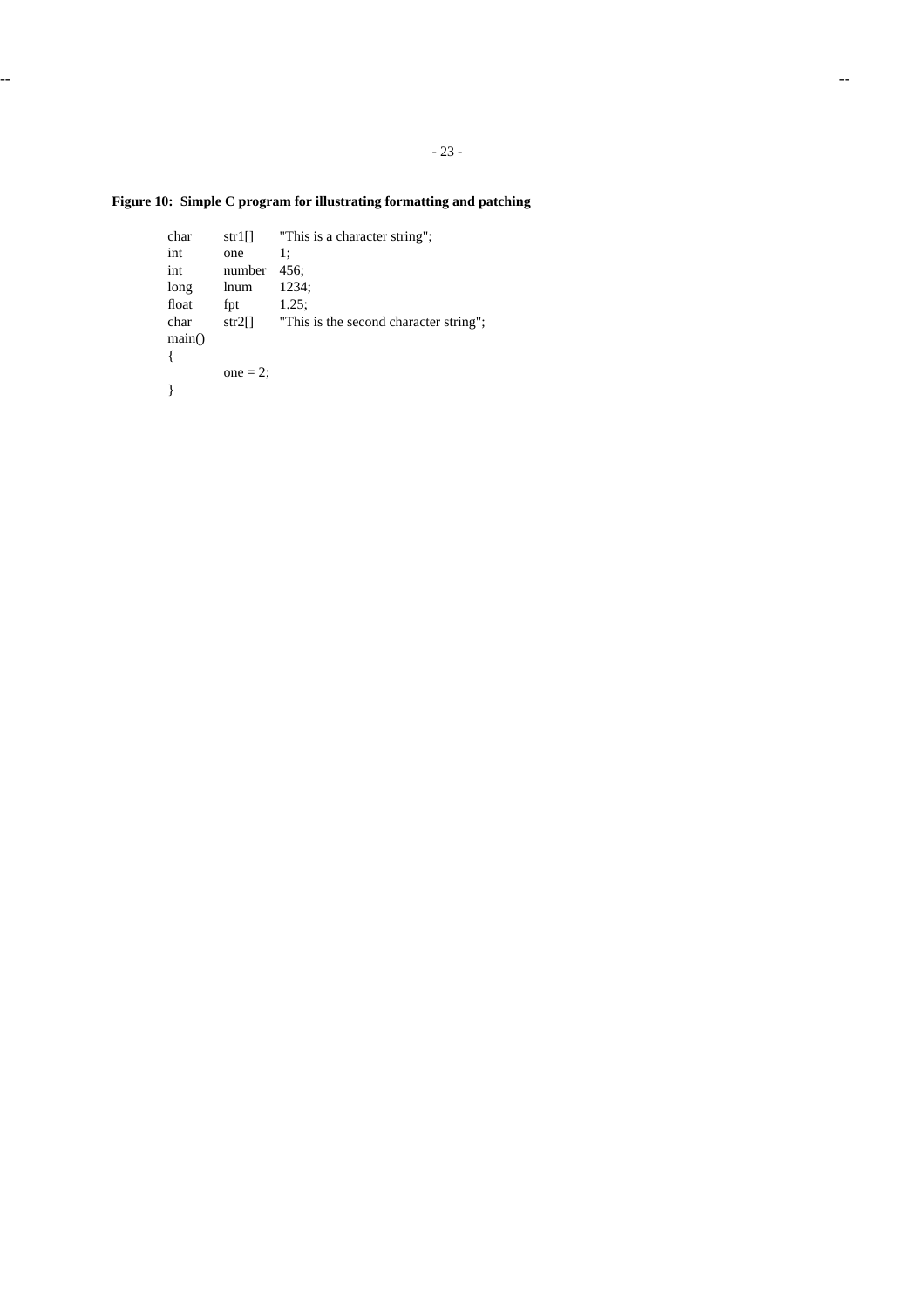| adb map410 core410<br>$-1/8$ ona |                                          |                                  | Figure 11: ADB output illustrating fancy formats |                              |                                        |          |         |        |
|----------------------------------|------------------------------------------|----------------------------------|--------------------------------------------------|------------------------------|----------------------------------------|----------|---------|--------|
| 020000:                          | $\mathbf{0}$                             | 064124                           | 071551                                           | 064440                       | 020163                                 | 020141   | 064143  | 071141 |
| $str1+016: 061541$               |                                          | 062564                           | 020162                                           | 072163                       | 064562                                 | 063556   | 02<br>0 |        |
| _number:                         |                                          |                                  |                                                  | 064124                       |                                        | 071551   | 064440  |        |
| _number:                         | 0710 0                                   | 02322                            | 040240                                           | $\mathbf{0}$                 |                                        |          |         |        |
| $str2+06$ :                      | 020163                                   | 064164                           | 020145                                           | 062563                       | 067543                                 | 062156   | 061440  | 060550 |
| $str2+026: 060562$               |                                          | 072143                           | 071145                                           | 071440                       | 071164                                 | 067151   | 0147 0  |        |
| savr $5+02$ : 0                  | $\mathbf{0}$                             | $\overline{0}$<br>$\mathbf{0}$   | $\mathbf{0}$<br>$\mathbf{0}$                     | $\mathbf{0}$<br>$\mathbf{0}$ |                                        |          |         |        |
| $1,20/404$ °8Cn<br>020000:       | $\boldsymbol{0}$<br>020163<br>061541     | 064124<br>020141<br>062564       | 071551<br>064143<br>020162                       | 064440<br>071141<br>072163   | $@$ $@$ This i<br>s a char<br>acter st |          |         |        |
|                                  | 064562                                   | 063556                           | 02<br>0                                          | ring@`@`@b@`                 |                                        |          |         |        |
| _number:                         | 0710 0                                   | 02322                            | 040240                                           |                              | H@a@`@`R@d@@                           |          |         |        |
|                                  | 064124<br>$\Omega$                       |                                  | 071551<br>064440                                 |                              | $@$ $@$ This i                         |          |         |        |
|                                  | 020163                                   | 064164                           | 020145                                           | 062563                       | s the se                               |          |         |        |
|                                  | 067543                                   | 062156                           | 061440                                           | 060550                       | cond cha                               |          |         |        |
|                                  | 060562                                   | 072143                           | 071145                                           | 071440                       | racter s                               |          |         |        |
|                                  | 071164                                   | 067151                           | 0147 0                                           | tring@`@`@`                  |                                        |          |         |        |
|                                  | $\overline{0}$<br>$\boldsymbol{0}$       | $\mathbf{0}$<br>$\mathbf{0}$     |                                                  | @`@`@`@`@`@`@`@`@`@``@``     |                                        |          |         |        |
|                                  | $\Omega$<br>$\overline{0}$               | $\overline{0}$<br>$\overline{0}$ |                                                  | @`@`@`@`@`@`@`@`@`@`@`       |                                        |          |         |        |
|                                  | data address not found                   |                                  |                                                  |                              |                                        |          |         |        |
| <br>b, 20/4o4^8t8cna             |                                          |                                  |                                                  |                              |                                        |          |         |        |
| 020000:                          | $\theta$                                 | 064124                           | 071551                                           | 064440                       | This i                                 |          |         |        |
| $str1+06$ :                      | 020163                                   | 020141                           | 064143                                           | 071141                       |                                        | s a char |         |        |
| $str1+016$ : 061541              |                                          | 062564                           | 020162                                           | 072163                       |                                        | acter st |         |        |
| $str1+026: 064562$<br>number:    |                                          | 063556                           | 02<br>0                                          | ring                         |                                        |          |         |        |
| _number:                         | 0710 0                                   | 02322                            | 040240                                           | <b>HR</b>                    |                                        |          |         |        |
| $-fpt+02$ :                      | 064124<br>$\overline{0}$                 |                                  | 071551                                           | 064440                       | This i                                 |          |         |        |
| $str2+06$ :                      | 020163                                   | 064164                           | 020145                                           | 062563                       |                                        | s the se |         |        |
| $str2+016: 067543$               |                                          | 062156                           | 061440                                           | 060550                       |                                        | cond cha |         |        |
| $str2+026: 060562$               |                                          | 072143                           | 071145                                           | 071440                       |                                        | racter s |         |        |
| $str2+036: 071164$               |                                          | 067151                           | 0147 0                                           | tring                        |                                        |          |         |        |
| savr $5+02$ :<br>savr $5+012:0$  | $\theta$<br>$\boldsymbol{0}$<br>$\theta$ | $\mathbf{0}$<br>0<br>0<br>0      |                                                  |                              |                                        |          |         |        |
| data address not found           |                                          |                                  |                                                  |                              |                                        |          |         |        |
| $3.10/2b8t^2cn$                  |                                          |                                  |                                                  |                              |                                        |          |         |        |
| 020000:                          | $\boldsymbol{0}$                         | $\mathbf{0}$                     |                                                  |                              |                                        |          |         |        |
| $str1$ :                         | 0124 0150                                | Th                               |                                                  |                              |                                        |          |         |        |
|                                  | 0151 0163                                | <i>is</i>                        |                                                  |                              |                                        |          |         |        |
|                                  | 040 0151                                 | $\mathbf{i}$                     |                                                  |                              |                                        |          |         |        |
|                                  | 0163 040                                 | S                                |                                                  |                              |                                        |          |         |        |
|                                  | 0141 040                                 | a                                |                                                  |                              |                                        |          |         |        |
|                                  | 0143 0150                                | ch                               |                                                  |                              |                                        |          |         |        |
|                                  | 0141 0162                                | ar                               |                                                  |                              |                                        |          |         |        |
|                                  | 0141 0143                                | ac                               |                                                  |                              |                                        |          |         |        |
|                                  | 0164 0145                                | te                               |                                                  |                              |                                        |          |         |        |

- 24 -

-- --

**\$Q**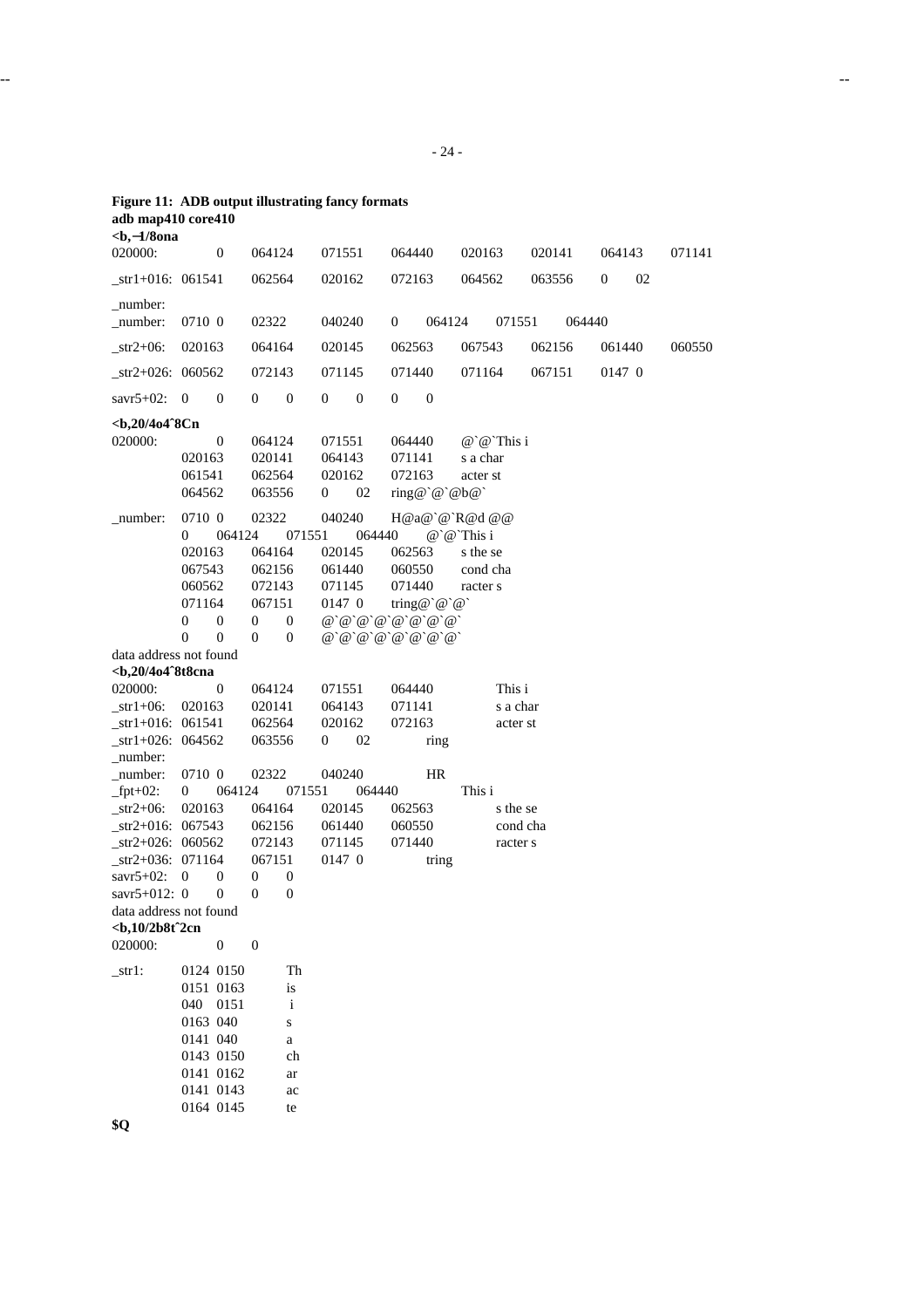- 25 -

**Figure 12: Directory and inode dumps adb dir** − **=nt"Inode"t"Name" 0,**−**1?ut14cn**

Inode Name 0: 652 . 82 .. 5971 cap.c 5323 cap

0 pp

**adb /dev/src** − **02000>b ?m<b** new map  $\gamma$ dev/src<sup> $\gamma$ </sup>  $b1 = 02000$  e1 = 0100000000 f1 = 0  $b2 = 0$   $e2 = 0$   $f2 = 0$ **\$v** variables  $b = 02000$ **<b,**−**1?"flags"8ton"links,uid,gid"8t3bn"size"8tbrdn"addr"8t8un"times"8t2Y2na** flags 073145 links,uid,gid 0163 0164 0141 size 0162 10356 addr 28770 8236 25956 27766 25455 8236 25956 25206 times 1976 Feb 5 08:34:56 1975 Dec 28 10:55:15 02040: flags 024555 links,uid,gid 012 0163 0164 size 0162 25461 addr 8308 30050 8294 25130 15216 26890 29806 10784 times 1976 Aug 17 12:16:51 1976 Aug 17 12:16:51 02100: flags 05173 links,uid,gid 011 0162 0145 size 0147 29545 addr 25972 8306 28265 8308 25642 15216 2314 25970 times 1977 Apr 2 08:58:01 1977 Feb 5 10:21:44